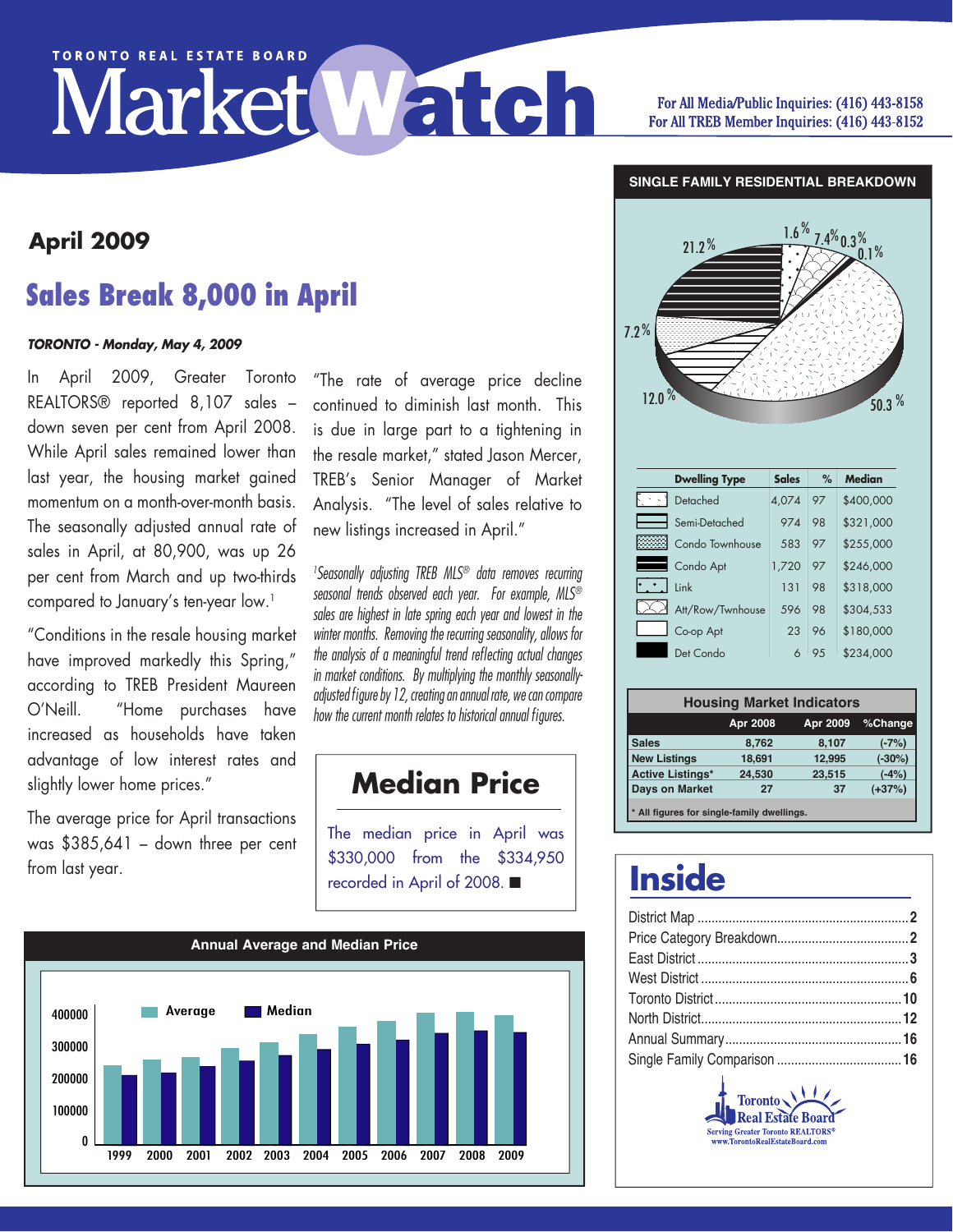## District Map



| Price Category Breakdown - April 2009 |                          |             |                    |        |                |                                               |                          |      |  |  |  |
|---------------------------------------|--------------------------|-------------|--------------------|--------|----------------|-----------------------------------------------|--------------------------|------|--|--|--|
| <b>Price Range</b>                    |                          |             | <b>Total S.F.D</b> | %S.F.D |                | Condo Apt. %Condo Apt. Condo T.H. %Condo T.H. |                          |      |  |  |  |
|                                       |                          | \$90,000    | 42                 | 0.5    | 23             | 1.3                                           | 8                        | 1.4  |  |  |  |
| \$90,001                              | $\blacksquare$           | \$100,000   | 16                 | 0.2    | 11             | 0.6                                           | $\overline{\phantom{a}}$ |      |  |  |  |
| \$100,001                             | $\blacksquare$           | \$110,000   | 14                 | 0.2    | 11             | 0.6                                           | $\overline{c}$           | 0.3  |  |  |  |
| \$110,001                             | $\blacksquare$           | \$120,000   | 26                 | 0.3    | 21             | 1.2                                           | 3                        | 0.5  |  |  |  |
| \$120,001                             | $\blacksquare$           | \$130,000   | 42                 | 0.5    | 31             | 1.8                                           | 5                        | 0.9  |  |  |  |
| \$130,001                             | $\blacksquare$           | \$140,000   | 41                 | 0.5    | 33             | 1.9                                           | $\overline{4}$           | 0.7  |  |  |  |
| \$140,001                             | $\blacksquare$           | \$150,000   | 55                 | 0.7    | 34             | 2.0                                           | 9                        | 1.5  |  |  |  |
| \$150,001                             | ÷,                       | \$160,000   | 90                 | 1.1    | 44             | 2.6                                           | 17                       | 2.9  |  |  |  |
| \$160,001                             | $\blacksquare$           | \$170,000   | 112                | 1.4    | 65             | 3.8                                           | 17                       | 2.9  |  |  |  |
| \$170,001                             | $\overline{\phantom{a}}$ | \$180,000   | 140                | 1.7    | 79             | 4.6                                           | 29                       | 5.0  |  |  |  |
| \$180,001                             | $\overline{\phantom{a}}$ | \$190,000   | 159                | 2.0    | 94             | 5.5                                           | 21                       | 3.6  |  |  |  |
| \$190,001                             | $\overline{\phantom{a}}$ | \$200,000   | 150                | 1.9    | 69             | 4.0                                           | 29                       | 5.0  |  |  |  |
| \$200,001                             | $\overline{\phantom{a}}$ | \$225,000   | 431                | 5.3    | 180            | 10.5                                          | 63                       | 10.8 |  |  |  |
| \$225,001                             | $\sim$                   | \$250,000   | 581                | 7.2    | 198            | 11.5                                          | 74                       | 12.7 |  |  |  |
| \$250,001                             | $\blacksquare$           | \$300,000   | 1,372              | 16.9   | 358            | 20.8                                          | 147                      | 25.2 |  |  |  |
| \$300,001                             | $\blacksquare$           | \$400,000   | 2,336              | 28.8   | 297            | 17.3                                          | 110                      | 18.9 |  |  |  |
| \$400,001                             | $\sim$                   | \$500,000   | 1,211              | 14.9   | 102            | 5.9                                           | 24                       | 4.1  |  |  |  |
| \$500,001                             | $\sim$                   | \$750,000   | 874                | 10.8   | 50             | 2.9                                           | 19                       | 3.3  |  |  |  |
| \$750,001                             | $\sim$                   | \$1,000,000 | 199                | 2.5    | 13             | 0.8                                           | 1                        | 0.2  |  |  |  |
| \$1,000,001                           | $\sim$                   | \$1,500,000 | 150                | 1.9    | $\overline{7}$ | 0.4                                           | 1                        | 0.2  |  |  |  |
| \$1,500,001                           |                          |             | 66                 | 0.8    |                |                                               |                          |      |  |  |  |
| Total:                                |                          |             | 8,107              | 100    | 1,720          | 100                                           | 583                      | 100  |  |  |  |

#### 2 **TORONTO REAL ESTATE BOARD**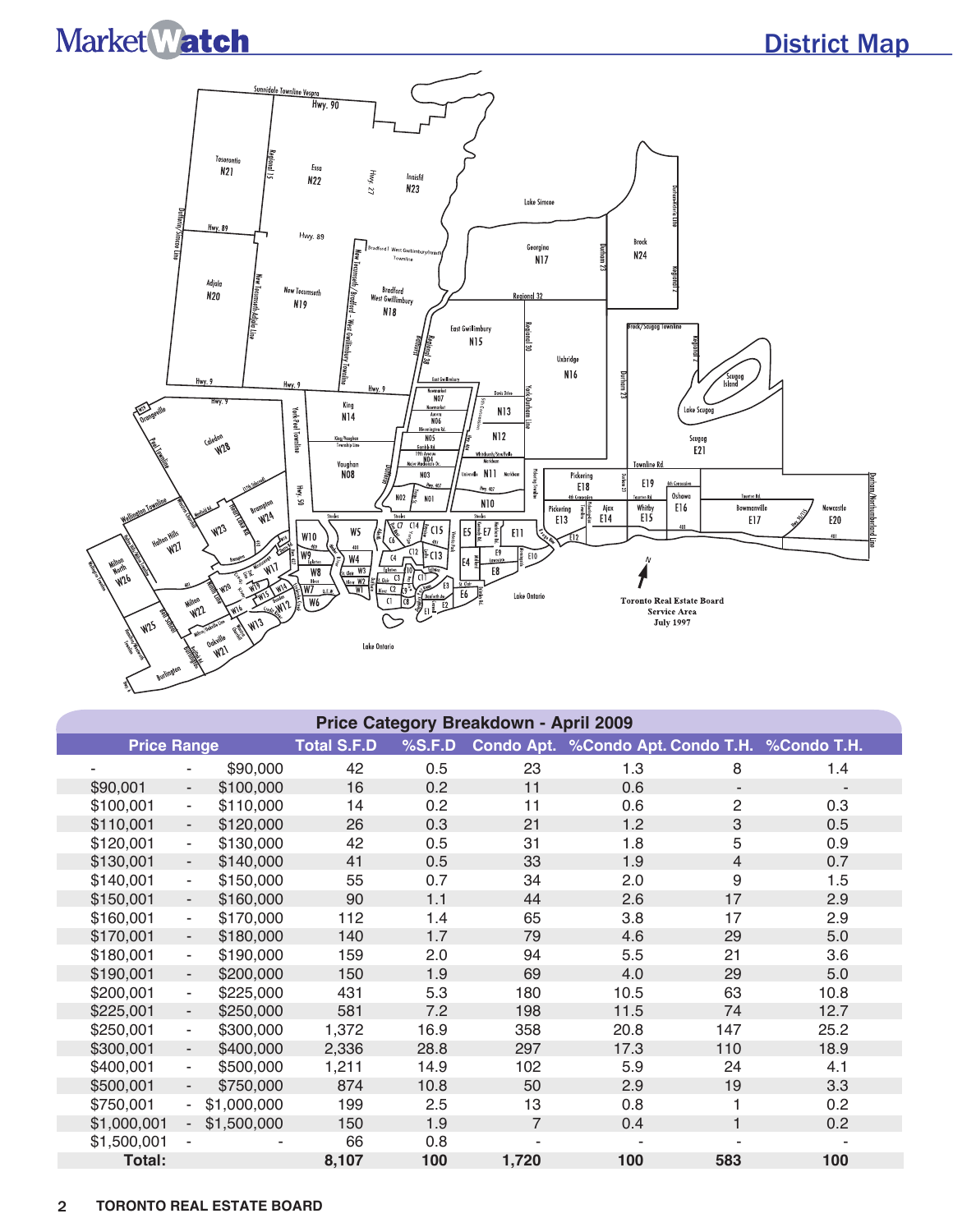### East District

| <b>Current Month: April 2009</b> |               |            |              |               |                  |                  |                |           |  |  |  |
|----------------------------------|---------------|------------|--------------|---------------|------------------|------------------|----------------|-----------|--|--|--|
| <b>Area</b>                      | <b>Active</b> | <b>New</b> | <b>Sales</b> | \$ Volume     | <b>Avg Price</b> | <b>Med Price</b> | <b>Avg DOM</b> | Avg %List |  |  |  |
| E01                              | 128           | 115        | 90           | \$37,966,538  | \$421,850        | \$412,500        | 22             | 99        |  |  |  |
| E02                              | 105           | 95         | 85           | \$54,525,689  | \$641.479        | \$484,000        | 28             | 98        |  |  |  |
| E03                              | 222           | 171        | 130          | \$45,948,852  | \$353,453        | \$350,000        | 23             | 98        |  |  |  |
| E04                              | 181           | 115        | 102          | \$24,262,283  | \$237,866        | \$264,750        | 36             | 96        |  |  |  |
| E05                              | 179           | 105        | 103          | \$30,699,887  | \$298,057        | \$265,000        | 35             | 96        |  |  |  |
| E06                              | 130           | 83         | 63           | \$24,984,083  | \$396,573        | \$320,000        | 34             | 96        |  |  |  |
| E07                              | 169           | 113        | 88           | \$24,799,388  | \$281,811        | \$267,000        | 39             | 96        |  |  |  |
| E08                              | 206           | 107        | 77           | \$21,292,100  | \$276,521        | \$280,000        | 32             | 96        |  |  |  |
| E09                              | 222           | 145        | 104          | \$25,231,390  | \$242,610        | \$243,400        | 35             | 97        |  |  |  |
| E10                              | 123           | 83         | 52           | \$18,136,951  | \$348,788        | \$350,000        | 32             | 97        |  |  |  |
| E <sub>11</sub>                  | 280           | 140        | 83           | \$23,423,938  | \$282,216        | \$276,000        | 32             | 97        |  |  |  |
| E <sub>12</sub>                  | 60            | 47         | 19           | \$5,902,900   | \$310,679        | \$281,500        | 25             | 98        |  |  |  |
| E <sub>13</sub>                  | 293           | 174        | 88           | \$28,937,250  | \$328,832        | \$303,000        | 36             | 97        |  |  |  |
| E <sub>14</sub>                  | 403           | 232        | 150          | \$44,088,487  | \$293,923        | \$288,000        | 40             | 98        |  |  |  |
| E15                              | 388           | 232        | 164          | \$48,157,701  | \$293,645        | \$268,500        | 39             | 97        |  |  |  |
| E16                              | 721           | 375        | 194          | \$39,851,890  | \$205,422        | \$195,000        | 42             | 97        |  |  |  |
| E17                              | 387           | 190        | 130          | \$29,892,960  | \$229,946        | \$223,000        | 47             | 97        |  |  |  |
| E18                              | 28            | 8          |              |               |                  |                  |                |           |  |  |  |
| E19                              | 130           | 62         | 50           | \$16,712,380  | \$334,248        | \$315,250        | 41             | 97        |  |  |  |
| E20                              | 154           | 68         | 22           | \$5,628,300   | \$255,832        | \$226,000        | 49             | 98        |  |  |  |
| E21                              | 238           | 84         | 26           | \$8,097,300   | \$311,435        | \$276,000        | 58             | 94        |  |  |  |
| <b>TOTAL</b>                     | 4,747         | 2,744      | 1,820        | \$558,540,267 | \$306,890        | \$278,500        | 36             | 97        |  |  |  |

| Year-to-Date: April 2009 |                     |              |                 |                  |                  |                |           |  |  |  |  |
|--------------------------|---------------------|--------------|-----------------|------------------|------------------|----------------|-----------|--|--|--|--|
| <b>Area</b>              | <b>Listed</b>       | <b>Sales</b> | \$ Volume       | <b>Avg Price</b> | <b>Med Price</b> | <b>Avg DOM</b> | Avg %List |  |  |  |  |
| E01                      | 378                 | 224          | \$93,585,963    | \$417,794        | \$409,375        | 26             | 98        |  |  |  |  |
| E02                      | 360                 | 217          | \$119,249,489   | \$549,537        | \$458,000        | 28             | 98        |  |  |  |  |
| E03                      | 656                 | 373          | \$127,870,816   | \$342,817        | \$335,000        | 31             | 97        |  |  |  |  |
| E04                      | 427                 | 231          | \$58,142,584    | \$251,700        | \$265,000        | 37             | 96        |  |  |  |  |
| E05                      | 435                 | 251          | \$73,127,330    | \$291,344        | \$265,000        | 41             | 96        |  |  |  |  |
| E <sub>06</sub>          | 314                 | 147          | \$53,973,583    | \$367,167        | \$320,000        | 39             | 96        |  |  |  |  |
| E07                      | 379                 | 241          | \$65,489,723    | \$271,742        | \$264,000        | 43             | 96        |  |  |  |  |
| E08                      | 481                 | 236          | \$65,584,365    | \$277,900        | \$280,000        | 37             | 96        |  |  |  |  |
| E09                      | 464                 | 269          | \$63,594,650    | \$236,411        | \$233,500        | 42             | 96        |  |  |  |  |
| E <sub>10</sub>          | 276                 | 137          | \$47,421,151    | \$346,140        | \$340,000        | 39             | 96        |  |  |  |  |
| E <sub>11</sub>          | 534                 | 244          | \$64,014,288    | \$262,354        | \$260,000        | 41             | 96        |  |  |  |  |
| E <sub>12</sub>          | 131                 | 55           | \$14,919,100    | \$271,256        | \$255,000        | 32             | 97        |  |  |  |  |
| E <sub>13</sub>          | 595                 | 253          | \$79,489,818    | \$314,189        | \$285,000        | 40             | 97        |  |  |  |  |
| E <sub>14</sub>          | 846                 | 383          | \$111,917,597   | \$292,213        | \$280,000        | 38             | 97        |  |  |  |  |
| E <sub>15</sub>          | 905                 | 453          | \$128,712,751   | \$284,134        | \$267,500        | 41             | 97        |  |  |  |  |
| E16                      | 1,420               | 579          | \$119,081,945   | \$205,668        | \$194,000        | 41             | 97        |  |  |  |  |
| E <sub>17</sub>          | 815                 | 367          | \$87,675,650    | \$238,898        | \$226,000        | 45             | 97        |  |  |  |  |
| E <sub>18</sub>          | 34                  | 5            | \$2,012,000     | \$402,400        | \$370,000        | 78             | 95        |  |  |  |  |
| E19                      | 287                 | 118          | \$38,582,850    | \$326,973        | \$294,250        | 41             | 97        |  |  |  |  |
| E20                      | 230                 | 61           | \$17,326,050    | \$284,034        | \$241,000        | 57             | 97        |  |  |  |  |
| E21                      | 293                 | 88           | \$25,652,642    | \$291,507        | \$265,750        | 63             | 96        |  |  |  |  |
|                          | <b>TOTAL 10,260</b> | 4,932        | \$1,457,424,345 | \$295,504        | \$270,000        | 39             | 97        |  |  |  |  |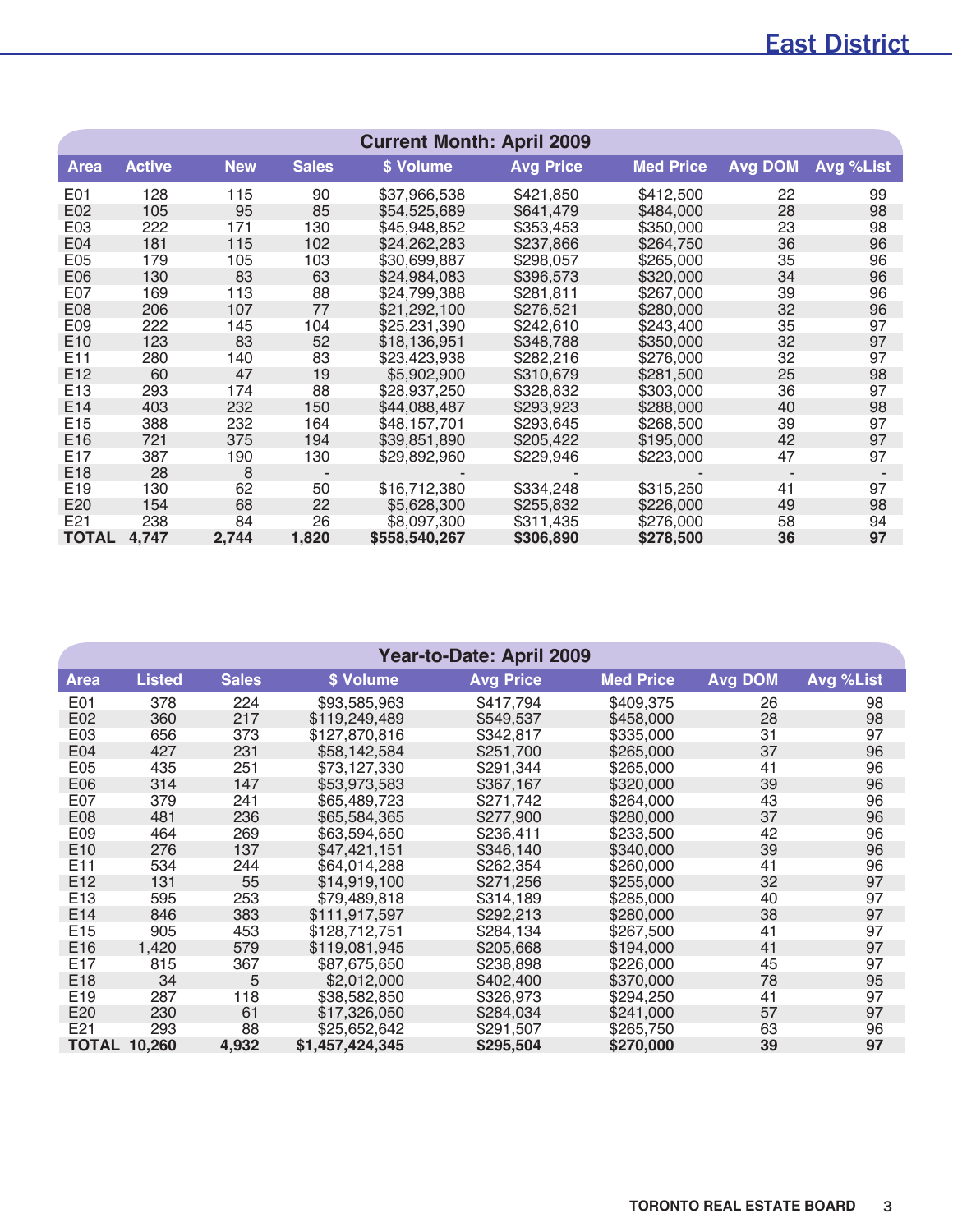

|                 | <b>Detached Houses</b> |              |                  |            |       |                  |                 |                |                | <b>Semi-Detached Houses</b> |                               |       |     |
|-----------------|------------------------|--------------|------------------|------------|-------|------------------|-----------------|----------------|----------------|-----------------------------|-------------------------------|-------|-----|
| <b>Area</b>     | Act                    | <b>Sales</b> | <b>Av. Price</b> | Med. Price |       | % S-A Av. % List | <b>Area</b>     | Act            | <b>Sales</b>   | <b>Av. Price</b>            | Med. Price   % S-A Av. % List |       |     |
| E01             | 28                     | 21           | \$482,112        | \$440,000  | 75.0  | 100              | E01             | 41             | 47             | \$418,044                   | \$400,000                     | 114.6 | 99  |
| E02             | 33                     | 35           | \$921,300        | \$796,000  | 106.1 | 98               | E02             | 30             | 34             | \$487,185                   | \$433,250                     | 113.3 | 99  |
| E03             | 111                    | 68           | \$396,698        | \$360,750  | 61.3  | 98               | E03             | 28             | 35             | \$404,821                   | \$400,000                     | 125.0 | 100 |
| E04             | 69                     | 48           | \$304,623        | \$309,500  | 69.6  | 97               | E04             | 5              | 7              | \$246,357                   | \$255,000                     | 140.0 | 96  |
| E05             | 48                     | 36           | \$440,108        | \$425,000  | 75.0  | 96               | E05             | 6              | $\overline{4}$ | \$299,750                   | \$304,250                     | 66.7  | 97  |
| E06             | 104                    | 46           | \$434,880        | \$374,120  | 44.2  | 96               | E06             | 9              | 10             | \$286,360                   | \$286,500                     | 111.1 | 96  |
| E07             | 46                     | 31           | \$392,884        | \$360,000  | 67.4  | 97               | E07             | 3              | 11             | \$296,517                   | \$292,000                     | 366.7 | 96  |
| E08             | 113                    | 38           | \$355,774        | \$321,400  | 33.6  | 97               | E08             | 7              | 4              | \$288,000                   | \$297,500                     | 57.1  | 97  |
| E09             | 78                     | 43           | \$301,816        | \$295,000  | 55.1  | 97               | E09             | 8              | 3              | \$270,000                   | \$270,000                     | 37.5  | 98  |
| E <sub>10</sub> | 89                     | 39           | \$384,722        | \$375,900  | 43.8  | 97               | E <sub>10</sub> | 2              | 3              | \$290,333                   | \$306,000                     | 150.0 | 98  |
| E <sub>11</sub> | 93                     | 38           | \$363,376        | \$358,950  | 40.9  | 97               | E <sub>11</sub> | 35             | 12             | \$309,517                   | \$320,500                     | 34.3  | 97  |
| E <sub>12</sub> | 39                     | 13           | \$350,592        | \$328,000  | 33.3  | 98               | E <sub>12</sub> | 3              | $\overline{c}$ | \$248,850                   | \$248,850                     | 66.7  | 98  |
| E <sub>13</sub> | 162                    | 54           | \$389,477        | \$355,000  | 33.3  | 97               | E <sub>13</sub> | 20             | 5              | \$270,700                   | \$265,000                     | 25.0  | 97  |
| E <sub>14</sub> | 277                    | 104          | \$320,935        | \$320,000  | 37.6  | 98               | E14             | 19             | 13             | \$251,385                   | \$251,000                     | 68.4  | 98  |
| E15             | 265                    | 108          | \$332,487        | \$309,400  | 40.8  | 98               | E <sub>15</sub> | 13             | 5              | \$228,000                   | \$241,000                     | 38.5  | 97  |
| E <sub>16</sub> | 531                    | 142          | \$222,071        | \$214,750  | 26.7  | 97               | E <sub>16</sub> | 61             | 30             | \$169,057                   | \$169,450                     | 49.2  | 97  |
| E <sub>17</sub> | 275                    | 84           | \$254,788        | \$245,000  | 30.6  | 98               | E <sub>17</sub> | 8              | 4              | \$182,500                   | \$180,000                     | 50.0  | 95  |
| E <sub>18</sub> | 28                     |              |                  |            |       | ۰                | E <sub>18</sub> |                |                |                             |                               |       |     |
| E <sub>19</sub> | 115                    | 41           | \$353.549        | \$353,000  | 35.7  | 97               | E <sub>19</sub> | $\sim$         | ۰              |                             |                               |       |     |
| E20             | 129                    | 22           | \$255,832        | \$226,000  | 17.1  | 98               | E20             | $\sim$         | ۰              |                             |                               |       |     |
| E21             | 235                    | 26           | \$311,435        | \$276,000  | 11.1  | 94               | E21             | $\overline{2}$ |                |                             |                               |       |     |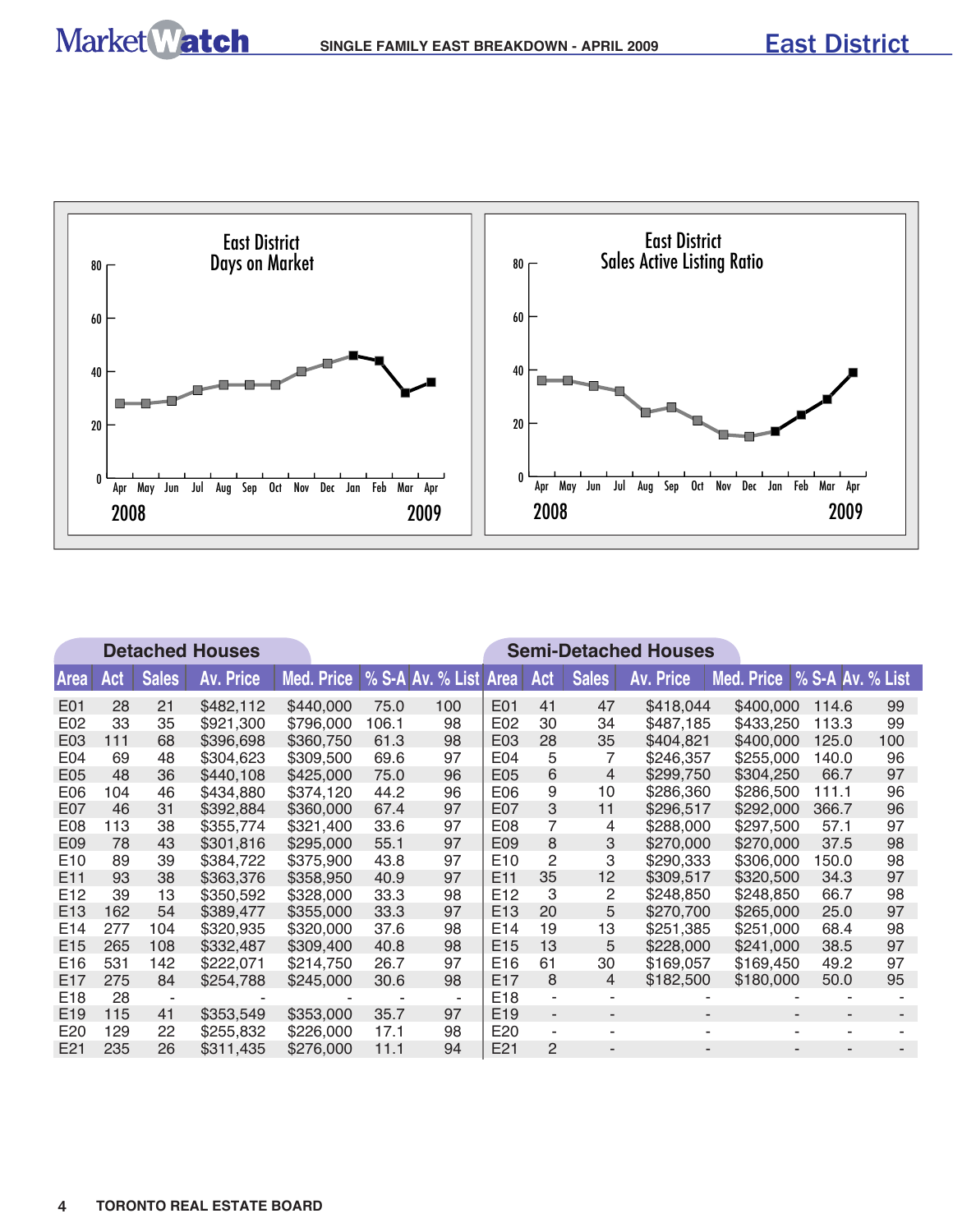|                 | <b>Condo Apartment</b> |              |           |                                    |      |    |                 |                | Link         |           |                               |       |    |
|-----------------|------------------------|--------------|-----------|------------------------------------|------|----|-----------------|----------------|--------------|-----------|-------------------------------|-------|----|
| <b>Area</b>     | Act                    | <b>Sales</b> | Av. Price | Med. Price   % S-A Av. % List Area |      |    |                 | Act            | <b>Sales</b> | Av. Price | Med. Price   % S-A Av. % List |       |    |
| E01             | 34                     | 6            | \$367,833 | \$400,500                          | 17.7 | 98 | E01             |                | -            |           | ٠                             |       |    |
| E02             | 22                     | 8            | \$336,438 | \$315,250                          | 36.4 | 98 | E02             | $\blacksquare$ | ۰            |           |                               |       |    |
| E03             | 64                     | 23           | \$163,983 | \$138,000                          | 35.9 | 96 | E03             | $\blacksquare$ | ٠            |           | ٠                             |       |    |
| E <sub>04</sub> | 76                     | 34           | \$147,306 | \$143,950                          | 44.7 | 96 | E04             | ۰              | ۰            |           |                               |       |    |
| E05             | 93                     | 36           | \$197,572 | \$202,500                          | 38.7 | 96 | E05             | $\mathcal{P}$  | 4            | \$366,500 | \$365,500                     | 200.0 | 97 |
| E06             | 8                      | 6            | \$291,167 | \$279,500                          | 75.0 | 96 | E06             |                |              |           |                               |       |    |
| E07             | 96                     | 30           | \$178,343 | \$175,650                          | 31.3 | 95 | E07             | $\overline{7}$ |              | \$310,000 | \$310,000                     | 14.3  | 97 |
| E08             | 62                     | 23           | \$171,209 | \$147,000                          | 37.1 | 96 | E08             |                |              |           |                               |       |    |
| E09             | 92                     | 47           | \$201,259 | \$191,500                          | 51.1 | 97 | E09             | $\blacksquare$ | ٠            |           | $\overline{\phantom{a}}$      |       |    |
| E <sub>10</sub> | 6                      | 3            | \$146,333 | \$136,000                          | 50.0 | 97 | E <sub>10</sub> |                |              |           |                               |       |    |
| E <sub>11</sub> | 66                     | 11           | \$125,891 | \$133,000                          | 16.7 | 96 | E11             | 5              |              |           |                               |       |    |
| E <sub>12</sub> | 5                      |              | \$136,000 | \$136,000                          | 20.0 | 97 | E <sub>12</sub> |                | 2            | \$278,000 | \$278,000                     |       | 99 |
| E <sub>13</sub> | 28                     | 5            | \$183,300 | \$172,000                          | 17.9 | 99 | E <sub>13</sub> | 6              | 2            | \$283,750 | \$283,750                     | 33.3  | 95 |
| E <sub>14</sub> | 20                     | 5            | \$169,000 | \$168,000                          | 25.0 | 97 | E <sub>14</sub> | 10             | 2            | \$237,500 | \$237,500                     | 20.0  | 99 |
| E <sub>15</sub> | 23                     | 8            | \$192,625 | \$171,250                          | 34.8 | 96 | E <sub>15</sub> | 15             | 12           | \$237,767 | \$237,000                     | 80.0  | 98 |
| E <sub>16</sub> | 33                     | 4            | \$141,125 | \$150,750                          | 12.1 | 94 | E <sub>16</sub> | 15             | 7            | \$181,736 | \$180,000                     | 46.7  | 97 |
| E <sub>17</sub> | 21                     |              | \$132,643 | \$133,000                          | 33.3 | 96 | E <sub>17</sub> | 39             | 9            | \$210,711 | \$216,000                     | 23.1  | 98 |
| E <sub>18</sub> |                        |              |           |                                    |      |    | E <sub>18</sub> |                |              |           |                               |       |    |
| E <sub>19</sub> |                        |              |           |                                    |      | ٠  | E <sub>19</sub> |                |              |           |                               |       |    |
| E20             | 15                     |              |           |                                    |      | ۰  | E20             | 5              |              |           |                               |       |    |
| E21             |                        |              |           |                                    |      |    | E21             |                |              |           |                               |       |    |

|                 |     |              | <b>Condo Townhouse</b> |            |                       |                |                 |                          |                          | <b>Detached Condo</b>    |            |                          |                  |
|-----------------|-----|--------------|------------------------|------------|-----------------------|----------------|-----------------|--------------------------|--------------------------|--------------------------|------------|--------------------------|------------------|
| Area            | Act | <b>Sales</b> | <b>Av. Price</b>       | Med. Price | % S-A Av. % List Area |                |                 | Act                      | <b>Sales</b>             | <b>Av. Price</b>         | Med. Price |                          | % S-A Av. % List |
| E01             | 5   | 2            | \$295,000              | \$295,000  | 40.0                  | 98             | E01             | $\overline{\phantom{a}}$ | $\blacksquare$           | $\overline{\phantom{a}}$ | ۰.         | $\overline{\phantom{a}}$ |                  |
| E02             | 6   | 5            | \$375,920              | \$370,000  | 83.3                  | 97             | E02             | ٠                        |                          |                          | ٠          | ۰                        |                  |
| E03             | 6   | 3            | \$261,367              | \$258,000  | 50.0                  | 98             | E03             | $\overline{\phantom{a}}$ | $\blacksquare$           | $\overline{\phantom{a}}$ |            | $\overline{\phantom{a}}$ | $\blacksquare$   |
| E <sub>04</sub> | 22  | 9            | \$252,500              | \$237,000  | 40.9                  | 96             | E04             | $\sim$                   |                          |                          |            |                          |                  |
| E05             | 27  | 22           | \$217,836              | \$219,900  | 81.5                  | 96             | E05             | $\overline{\phantom{a}}$ | $\overline{\phantom{a}}$ |                          |            |                          |                  |
| E06             | 4   |              |                        |            |                       |                | E06             | $\sim$                   |                          |                          |            |                          |                  |
| E07             | 12  | 10           | \$231,700              | \$232,750  | 83.3                  | 98             | E07             | $\overline{\phantom{a}}$ | $\overline{\phantom{a}}$ |                          |            | $\overline{\phantom{a}}$ |                  |
| E08             | 16  | 8            | \$196,000              | \$183,500  | 50.0                  | 95             | E08             | $\sim$                   |                          |                          |            |                          |                  |
| E09             | 39  | 11           | \$180,373              | \$195,000  | 28.2                  | 95             | E09             | $\overline{\phantom{a}}$ | $\blacksquare$           |                          |            | $\overline{\phantom{a}}$ |                  |
| E <sub>10</sub> | 18  | 3            | \$202,667              | \$222,000  | 16.7                  | 97             | E <sub>10</sub> | $\sim$                   |                          |                          |            |                          |                  |
| E11             | 41  | 12           | \$166,471              | \$173,500  | 29.3                  | 96             | E <sub>11</sub> | $\mathcal{P}$            | $\blacksquare$           |                          |            | ٠                        | ۰                |
| E12             | 6   |              | \$155,500              | \$155,500  | 16.7                  | 97             | E <sub>12</sub> |                          |                          |                          |            |                          |                  |
| E <sub>13</sub> | 40  | 13           | \$214,562              | \$193,000  | 32.5                  | 97             | E <sub>13</sub> |                          |                          |                          |            |                          |                  |
| E <sub>14</sub> | 31  | 5            | \$192,740              | \$192,000  | 16.1                  | 97             | E <sub>14</sub> |                          |                          | \$185,000                | \$185,000  | 100.0                    | 97               |
| E <sub>15</sub> | 35  | 8            | \$185,875              | \$193,250  | 22.9                  | 97             | E15             | $\overline{\phantom{a}}$ |                          | \$182,000                | \$182,000  | ٠                        | 96               |
| E <sub>16</sub> | 63  | 8            | \$99,313               | \$109,500  | 12.7                  | 96             | E <sub>16</sub> |                          |                          |                          |            |                          |                  |
| E <sub>17</sub> | 8   | 7            | \$170,700              | \$170,000  | 87.5                  | 96             | E <sub>17</sub> | ÷,                       |                          |                          | ٠          |                          |                  |
| E <sub>18</sub> |     |              |                        |            |                       | ÷              | E <sub>18</sub> | ä,                       |                          |                          |            |                          |                  |
| E <sub>19</sub> |     |              |                        |            |                       | $\blacksquare$ | E19             | $\sim$                   |                          |                          |            |                          |                  |
| E20             | 5   |              |                        |            |                       | ٠              | E20             |                          |                          |                          |            |                          |                  |
| E21             |     |              |                        |            |                       | $\blacksquare$ | E21             |                          |                          |                          |            |                          |                  |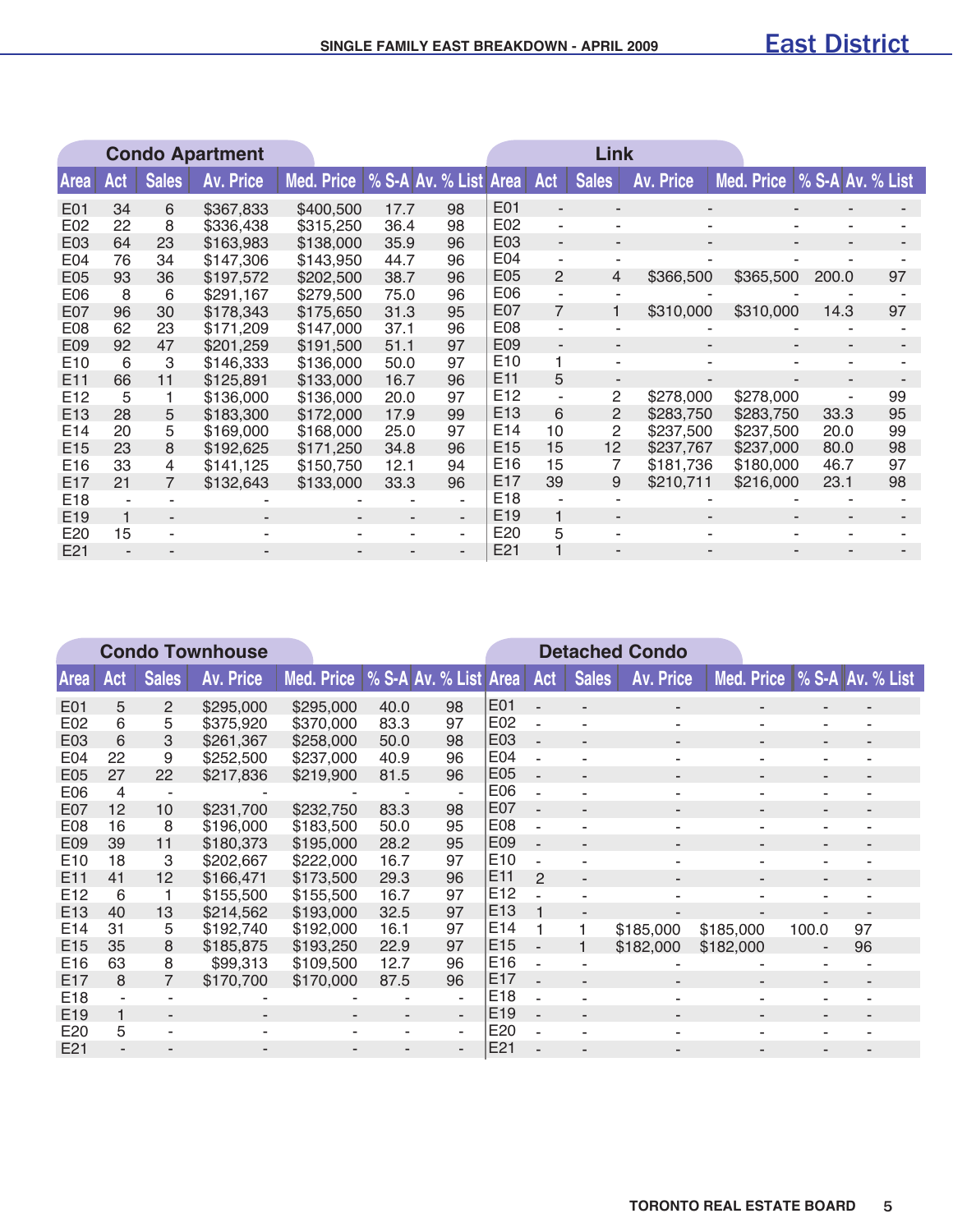|                 | <b>Co-op Apartment</b> |              |                  |                |                       |                          |                 |     |              | <b>Attached/Row/Townhouse</b> |            |       |                  |
|-----------------|------------------------|--------------|------------------|----------------|-----------------------|--------------------------|-----------------|-----|--------------|-------------------------------|------------|-------|------------------|
| <b>Area</b>     | Act                    | <b>Sales</b> | <b>Av. Price</b> | Med. Price     | % S-A Av. % List Area |                          |                 | Act | <b>Sales</b> | Av. Price                     | Med. Price |       | % S-A Av. % List |
| E01             |                        |              |                  |                |                       |                          | E01             | 20  | 14           | \$385,510                     | \$412,995  | 70.0  | 99               |
| E02             | 3                      |              |                  |                |                       | ۰                        | E02             | 11  |              | \$381,600                     | \$458,000  | 27.3  | 97               |
| E03             | 3                      |              |                  |                |                       |                          | E03             | 10  |              | \$249,000                     | \$249,000  | 10.0  | 98               |
| E04             | 3                      | 3            | \$96,000         | \$95,000 100.0 |                       | 94                       | E04             | 6   |              | \$347,000                     | \$347,000  | 16.7  | 97               |
| E05             |                        |              |                  |                |                       | ۰.                       | E05             | 3   |              | \$286,000                     | \$286,000  | 33.3  | 99               |
| E06             |                        |              |                  |                |                       | ۰.                       | E06             | 5   |              | \$369,000                     | \$369,000  | 20.0  | 97               |
| E07             |                        |              |                  |                |                       | $\overline{\phantom{a}}$ | E07             | 5   | 5            | \$276,200                     | \$270,000  | 100.0 | 96               |
| E08             |                        |              |                  |                |                       | ۰.                       | E08             | 8   | 4            | \$278,725                     | \$271,500  | 50.0  | 99               |
| E09             |                        |              |                  |                |                       | ۰.                       | E <sub>09</sub> | 5   |              |                               |            |       |                  |
| E <sub>10</sub> |                        |              |                  |                |                       | ۰.                       | E <sub>10</sub> |     | 4            | \$303,700                     | \$301,450  | 57.1  | 99               |
| E <sub>11</sub> |                        |              | -                |                | -                     | $\overline{\phantom{a}}$ | E <sub>11</sub> | 38  | 10           | \$251,900                     | \$234,500  | 26.3  | 96               |
| E <sub>12</sub> |                        |              |                  |                |                       | ۰.                       | E <sub>12</sub> |     |              |                               |            |       |                  |
| E <sub>13</sub> |                        |              | ۰                |                | -                     | ۰.                       | E <sub>13</sub> | 36  | 9            | \$253,189                     | \$238,000  | 25.0  | 97               |
| E14             |                        |              |                  |                |                       | ۰                        | E14             | 45  | 20           | \$248,725                     | \$243,250  | 44.4  | 98               |
| E <sub>15</sub> |                        |              |                  |                |                       | ۰.                       | E <sub>15</sub> | 37  | 22           | \$229,359                     | \$237,850  | 59.5  | 98               |
| E <sub>16</sub> |                        |              |                  |                |                       | ۰                        | E <sub>16</sub> | 18  | 3            | \$205,000                     | \$198,000  | 16.7  | 97               |
| E17             |                        |              |                  |                |                       |                          | E <sub>17</sub> | 36  | 19           | \$196,895                     | \$195,000  | 52.8  | 97               |
| E18             |                        |              |                  |                |                       |                          | E <sub>18</sub> |     |              |                               |            |       |                  |
| E <sub>19</sub> |                        |              |                  |                |                       |                          | E <sub>19</sub> | 12  | 9            | \$246,320                     | \$252,000  | 75.0  | 98               |
| E <sub>20</sub> |                        |              |                  |                |                       |                          | E <sub>20</sub> |     |              |                               |            |       |                  |
| E21             |                        |              |                  |                |                       |                          | E21             |     |              |                               |            |       |                  |

## West District

| <b>Current Month: April 2009</b> |               |            |              |                 |                  |                  |                |           |  |  |  |
|----------------------------------|---------------|------------|--------------|-----------------|------------------|------------------|----------------|-----------|--|--|--|
| <b>Area</b>                      | <b>Active</b> | <b>New</b> | <b>Sales</b> | \$ Volume       | <b>Avg Price</b> | <b>Med Price</b> | <b>Avg DOM</b> | Avg %List |  |  |  |
| <b>W01</b>                       | 112           | 89         | 74           | \$34,595,676    | \$467,509        | \$437,500        | 26             | 99        |  |  |  |
| W02                              | 135           | 118        | 81           | \$39,570,815    | \$488.529        | \$424,900        | 25             | 98        |  |  |  |
| <b>W03</b>                       | 226           | 103        | 57           | \$16,135,600    | \$283,081        | \$280,000        | 42             | 96        |  |  |  |
| W04                              | 243           | 111        | 54           | \$16,928,300    | \$313,487        | \$308,300        | 38             | 96        |  |  |  |
| <b>W05</b>                       | 470           | 215        | 73           | \$21,135,800    | \$289,532        | \$304,000        | 34             | 96        |  |  |  |
| <b>W06</b>                       | 309           | 162        | 105          | \$37,356,863    | \$355.780        | \$330,000        | 42             | 97        |  |  |  |
| <b>W07</b>                       | 142           | 97         | 79           | \$37,425,300    | \$473,738        | \$429,000        | 32             | 98        |  |  |  |
| <b>W08</b>                       | 335           | 198        | 90           | \$49,007,155    | \$544,524        | \$445,000        | 39             | 96        |  |  |  |
| <b>W09</b>                       | 167           | 79         | 47           | \$16,584,200    | \$352,855        | \$365,000        | 32             | 97        |  |  |  |
| W <sub>10</sub>                  | 325           | 161        | 89           | \$20,283,200    | \$227,901        | \$249,000        | 48             | 94        |  |  |  |
| W <sub>12</sub>                  | 299           | 140        | 88           | \$48,125,900    | \$546,885        | \$436,500        | 38             | 96        |  |  |  |
| W13                              | 260           | 137        | 69           | \$39,978,496    | \$579,398        | \$475,900        | 38             | 96        |  |  |  |
| W14                              | 151           | 98         | 59           | \$21,059,198    | \$356,936        | \$349,000        | 34             | 97        |  |  |  |
| W15                              | 559           | 286        | 163          | \$39,249,549    | \$240,795        | \$215,000        | 41             | 96        |  |  |  |
| W <sub>16</sub>                  | 219           | 134        | 83           | \$30,966,905    | \$373,095        | \$347,500        | 32             | 97        |  |  |  |
| W17                              |               |            |              |                 |                  |                  |                |           |  |  |  |
| <b>W18</b>                       | 151           | 67         | 29           | \$7,070,700     | \$243,817        | \$256,500        | 51             | 96        |  |  |  |
| W19                              | 504           | 299        | 226          | \$81,878,372    | \$362,294        | \$349,925        | 34             | 97        |  |  |  |
| W20                              | 658           | 430        | 281          | \$104,064,181   | \$370,335        | \$350,000        | 33             | 97        |  |  |  |
| W21                              | 587           | 288        | 160          | \$84,931,088    | \$530,819        | \$430,000        | 41             | 97        |  |  |  |
| W22                              | 263           | 178        | 159          | \$52,816,250    | \$332,178        | \$319,000        | 30             | 98        |  |  |  |
| W23                              | 1,180         | 726        | 438          | \$133,043,926   | \$303,753        | \$300,000        | 34             | 97        |  |  |  |
| W24                              | 928           | 526        | 276          | \$88,630,157    | \$321,124        | \$310,000        | 37             | 97        |  |  |  |
| W25                              | 118           | 58         | 36           | \$14,075,300    | \$390,981        | \$355,000        | 49             | 97        |  |  |  |
| W26                              | 23            | 5          | 5            | \$4,102,000     | \$820,400        | \$570,000        | 117            | 96        |  |  |  |
| W27                              | 266           | 143        | 101          | \$35,333,805    | \$349,840        | \$329,500        | 42             | 98        |  |  |  |
| W28                              | 327           | 146        | 97           | \$43,923,700    | \$452,822        | \$420,000        | 43             | 96        |  |  |  |
| W29                              | 200           | 93         | 59           | \$17,340,000    | \$293,898        | \$270,000        | 47             | 97        |  |  |  |
| <b>TOTAL</b>                     | 9,157         | 5,087      | 3,078        | \$1,135,612,436 | \$368,945        | \$328,500        | 37             | 97        |  |  |  |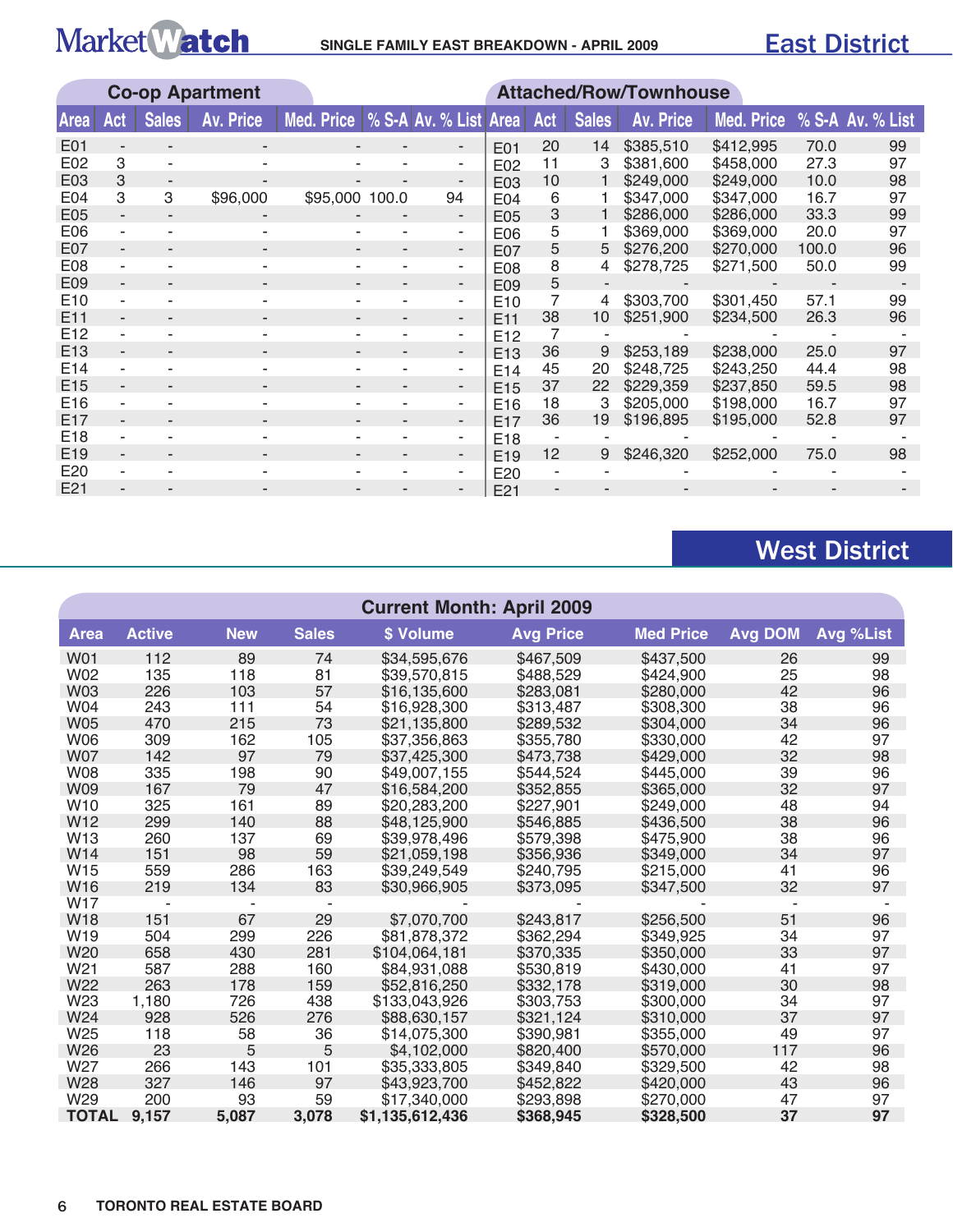

|                 | <b>Year-to-Date: April 2009</b> |              |                 |                  |                  |                |           |  |  |  |  |  |
|-----------------|---------------------------------|--------------|-----------------|------------------|------------------|----------------|-----------|--|--|--|--|--|
| <b>Area</b>     | <b>Listed</b>                   | <b>Sales</b> | \$ Volume       | <b>Avg Price</b> | <b>Med Price</b> | <b>Avg DOM</b> | Avg %List |  |  |  |  |  |
| <b>W01</b>      | 289                             | 174          | \$73,027,476    | \$419,698        | \$377,500        | 35             | 98        |  |  |  |  |  |
| W02             | 375                             | 215          | \$98,219,551    | \$456,835        | \$409,000        | 28             | 98        |  |  |  |  |  |
| <b>W03</b>      | 402                             | 161          | \$46,300,500    | \$287,581        | \$280,000        | 44             | 96        |  |  |  |  |  |
| W04             | 417                             | 166          | \$48,620,611    | \$292,895        | \$291,500        | 47             | 96        |  |  |  |  |  |
| <b>W05</b>      | 707                             | 223          | \$60,528,801    | \$271,430        | \$285,000        | 44             | 96        |  |  |  |  |  |
| <b>W06</b>      | 617                             | 276          | \$95,485,259    | \$345,961        | \$327,000        | 43             | 97        |  |  |  |  |  |
| <b>W07</b>      | 323                             | 174          | \$78,235,150    | \$449,627        | \$427,000        | 38             | 97        |  |  |  |  |  |
| <b>W08</b>      | 589                             | 254          | \$133,446,299   | \$525,379        | \$430,000        | 45             | 96        |  |  |  |  |  |
| <b>W09</b>      | 310                             | 124          | \$36,993,032    | \$298,331        | \$320,500        | 37             | 96        |  |  |  |  |  |
| W <sub>10</sub> | 578                             | 263          | \$60,275,677    | \$229,185        | \$246,000        | 48             | 95        |  |  |  |  |  |
| W12             | 538                             | 237          | \$114,751,772   | \$484,185        | \$397,900        | 41             | 96        |  |  |  |  |  |
| W13             | 468                             | 178          | \$91,995,954    | \$516,831        | \$409,500        | 43             | 96        |  |  |  |  |  |
| W <sub>14</sub> | 308                             | 147          | \$47,236,098    | \$321,334        | \$312,000        | 41             | 96        |  |  |  |  |  |
| W15             | 1,099                           | 442          | \$103,854,949   | \$234,966        | \$215,000        | 43             | 96        |  |  |  |  |  |
| W16             | 454                             | 194          | \$67,887,605    | \$349,936        | \$336,250        | 37             | 96        |  |  |  |  |  |
| <b>W17</b>      |                                 |              |                 |                  |                  |                |           |  |  |  |  |  |
| <b>W18</b>      | 244                             | 84           | \$19,645,402    | \$233,874        | \$240,500        | 45             | 95        |  |  |  |  |  |
| W19             | 1,161                           | 541          | \$193,349,362   | \$357,393        | \$345,000        | 37             | 97        |  |  |  |  |  |
| W <sub>20</sub> | 1,486                           | 674          | \$239,733,455   | \$355,688        | \$337,000        | 36             | 97        |  |  |  |  |  |
| W21             | 1,026                           | 376          | \$184,307,089   | \$490,178        | \$420,750        | 43             | 97        |  |  |  |  |  |
| W <sub>22</sub> | 708                             | 423          | \$136,295,424   | \$322,211        | \$309,000        | 35             | 98        |  |  |  |  |  |
| W23             | 2,527                           | 1,126        | \$337,238,390   | \$299,501        | \$290,000        | 38             | 97        |  |  |  |  |  |
| W24             | 1,884                           | 731          | \$234,384,068   | \$320,635        | \$307,500        | 39             | 96        |  |  |  |  |  |
| W25             | 216                             | 113          | \$41,128,500    | \$363,969        | \$319,000        | 57             | 97        |  |  |  |  |  |
| W <sub>26</sub> | 25                              | 10           | \$7,230,000     | \$723,000        | \$607,500        | 154            | 96        |  |  |  |  |  |
| W27             | 516                             | 252          | \$86,221,155    | \$342,147        | \$320,600        | 44             | 97        |  |  |  |  |  |
| W28             | 508                             | 213          | \$95,539,950    | \$448,544        | \$398,000        | 50             | 96        |  |  |  |  |  |
| W <sub>29</sub> | 349                             | 169          | \$48,423,452    | \$286,529        | \$260,000        | 53             | 97        |  |  |  |  |  |
|                 | <b>TOTAL 18,124</b>             | 7,940        | \$2,780,354,981 | \$350,171        | \$315,000        | 41             | 97        |  |  |  |  |  |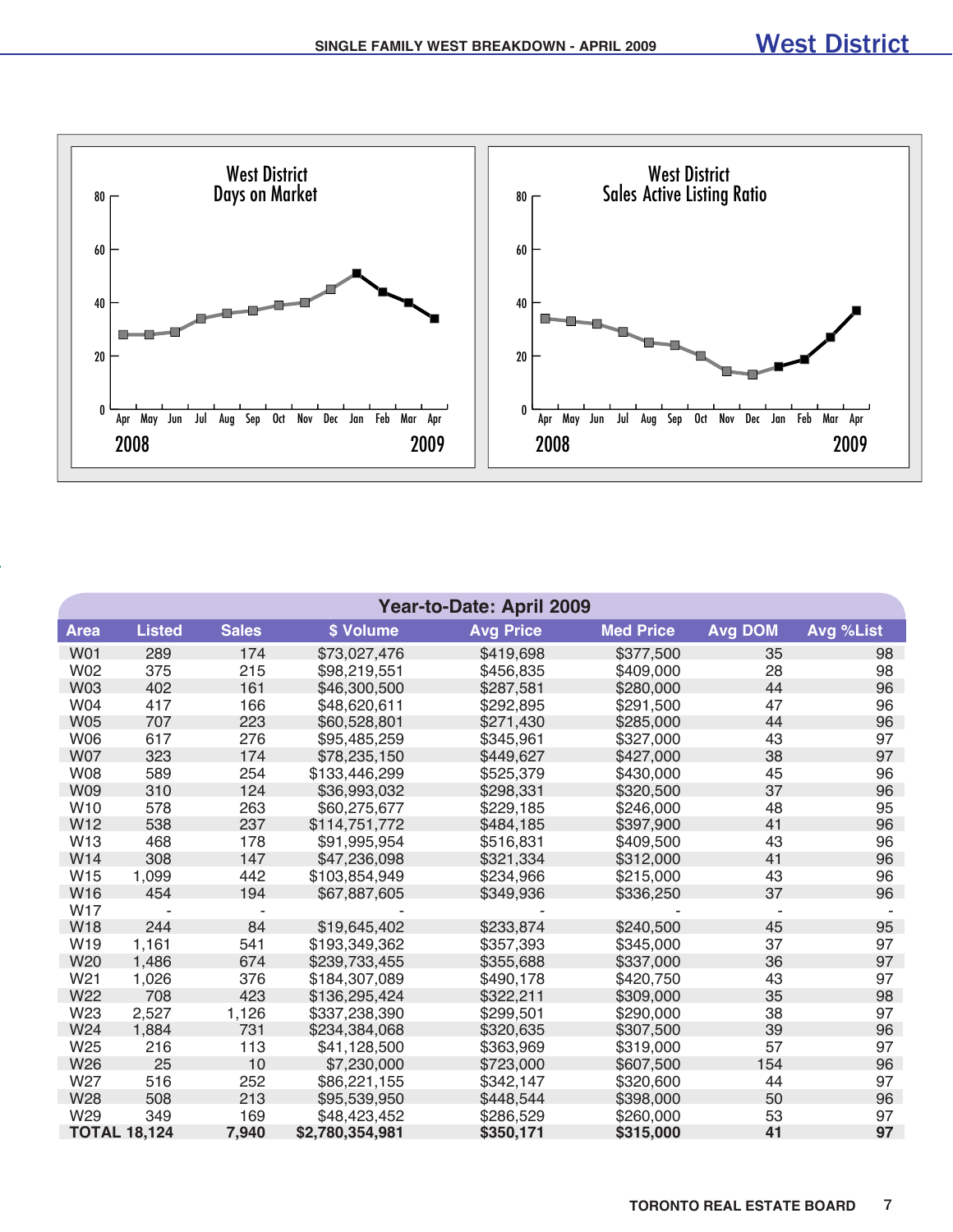# Market Match SINGLE FAMILY WEST BREAKDOWN - APRIL 2009

### West District

|                 |     |              | <b>Detached Houses</b> |                   | <b>Semi-Detached Houses</b> |                  |                 |                          |              |                  |                   |       |                  |
|-----------------|-----|--------------|------------------------|-------------------|-----------------------------|------------------|-----------------|--------------------------|--------------|------------------|-------------------|-------|------------------|
| Area            | Act | <b>Sales</b> | <b>Av. Price</b>       | <b>Med. Price</b> |                             | % S-A Av. % List | Area            | Act                      | <b>Sales</b> | <b>Av. Price</b> | <b>Med. Price</b> |       | % S-A Av. % List |
| W01             | 44  | 21           | \$707,400              | \$699,907         | 47.7                        | 99               | W01             | 13                       | 14           | \$456,434        | \$456,000         | 107.7 | 101              |
| <b>W02</b>      | 36  | 40           | \$617,611              | \$620,750         | 111.1                       | 99               | <b>W02</b>      | 31                       | 27           | \$401.223        | \$387,000         | 87.1  | 98               |
| <b>W03</b>      | 131 | 27           | \$283,789              | \$277,000         | 20.6                        | 95               | <b>W03</b>      | 46                       | 18           | \$323,461        | \$322,950         | 39.1  | 98               |
| W04             | 119 | 34           | \$385,329              | \$373,750         | 28.6                        | 96               | <b>W04</b>      | 22                       |              | \$298,000        | \$298,000         | 4.6   | 96               |
| <b>W05</b>      | 95  | 24           | \$396,704              | \$354,000         | 25.3                        | 97               | <b>W05</b>      | 114                      | 24           | \$300,521        | \$306,000         | 21.1  | 97               |
| <b>W06</b>      | 84  | 36           | \$399,675              | \$369,000         | 42.9                        | 98               | <b>W06</b>      | 10                       | 3            | \$352,333        | \$360,000         | 30.0  | 93               |
| <b>W07</b>      | 58  | 40           | \$598,958              | \$528,000         | 69.0                        | 98               | <b>W07</b>      | 1                        |              |                  |                   |       |                  |
| <b>W08</b>      | 196 | 56           | \$718,372              | \$662,500         | 28.6                        | 96               | <b>W08</b>      | 2                        | 2            | \$419,500        | \$419,500         | 100.0 | 97               |
| W09             | 60  | 31           | \$444,313              | \$421,000         | 51.7                        | 97               | W09             | 3                        | 2            | \$322,000        | \$322,000         | 66.7  | 98               |
| W <sub>10</sub> | 97  | 41           | \$307,088              | \$306,200         | 42.3                        | 96               | W <sub>10</sub> | 11                       | 3            | \$295,000        | \$290,000         | 27.3  | 96               |
| W <sub>12</sub> | 185 | 61           | \$636,915              | \$490,000         | 33.0                        | 95               | W <sub>12</sub> | 16                       | 8            | \$318,000        | \$319,750         | 50.0  | 99               |
| W <sub>13</sub> | 174 | 43           | \$781,573              | \$680,000         | 24.7                        | 96               | W <sub>13</sub> | 30                       | 10           | \$318,135        | \$312,000         | 33.3  | 99               |
| W14             | 46  | 25           | \$511,780              | \$515,000         | 54.4                        | 97               | W <sub>14</sub> | 9                        | 7            | \$330,643        | \$318,000         | 77.8  | 95               |
| W <sub>15</sub> | 32  | 9            | \$470,722              | \$427,500         | 28.1                        | 96               | W <sub>15</sub> | 19                       | 13           | \$337,615        | \$340,000         | 68.4  | 98               |
| W <sub>16</sub> | 94  | 47           | \$435,488              | \$408,000         | 50.0                        | 97               | W <sub>16</sub> | 29                       | 12           | \$318,792        | \$324,000         | 41.4  | 97               |
| W <sub>17</sub> |     |              |                        |                   |                             | $\sim$           | W <sub>17</sub> |                          |              |                  |                   |       |                  |
| W <sub>18</sub> | 59  | 11           | \$285,682              | \$288,000         | 18.6                        | 96               | W18             | 36                       | 10           | \$258,890        | \$258,250         | 27.8  | 96               |
| W <sub>19</sub> | 167 | 93           | \$464,235              | \$450,000         | 55.7                        | 97               | W <sub>19</sub> | 68                       | 44           | \$346,597        | \$348,250         | 64.7  | 98               |
| W20             | 290 | 138          | \$446,519              | \$424,000         | 47.6                        | 97               | W20             | 107                      | 64           | \$328,419        | \$330,000         | 59.8  | 98               |
| W <sub>21</sub> | 412 | 111          | \$624,861              | \$500,918         | 26.9                        | 97               | W <sub>21</sub> | 17                       | 9            | \$361.891        | \$378,000         | 52.9  | 98               |
| W22             | 160 | 82           | \$383,504              | \$365,000         | 51.3                        | 97               | W22             | 29                       | 24           | \$306,685        | \$305,000         | 82.8  | 98               |
| W23             | 781 | 256          | \$336,076              | \$335,500         | 32.8                        | 97               | W <sub>23</sub> | 206                      | 109          | \$272,067        | \$270,000         | 52.9  | 98               |
| W24             | 545 | 146          | \$382,757              | \$389,000         | 26.8                        | 97               | W24             | 135                      | 62           | \$288,428        | \$295,650         | 45.9  | 97               |
| W <sub>25</sub> | 56  | 25           | \$441,016              | \$395,000         | 44.6                        | 96               | W25             | $\overline{2}$           | 2            | \$393,750        | \$393,750         | 100.0 | 98               |
| W26             | 23  | 5            | \$820,400              | \$570,000         | 21.7                        | 96               | W <sub>26</sub> | $\overline{\phantom{a}}$ |              |                  |                   |       |                  |
| W <sub>27</sub> | 224 | 74           | \$382,580              | \$372,150         | 33.0                        | 98               | W27             | 11                       | 5            | \$306,600        | \$318,500         | 45.5  | 99               |
| W28             | 303 | 81           | \$484,091              | \$438,500         | 26.7                        | 96               | W28             | 4                        | 8            | \$297,488        | \$302,750         | 200.0 | 99               |
| W <sub>29</sub> | 152 | 46           | \$319,435              | \$305,000         | 30.3                        | 97               | W29             | 18                       |              | 4 \$221,875      | \$219,000         | 22.2  | 98               |

|                 |     |                | <b>Condo Apartment</b> |                   |      |                  | Link            |                              |                |                          |                          |                  |     |
|-----------------|-----|----------------|------------------------|-------------------|------|------------------|-----------------|------------------------------|----------------|--------------------------|--------------------------|------------------|-----|
| Area            | Act | <b>Sales</b>   | <b>Av. Price</b>       | <b>Med. Price</b> |      | % S-A Av. % List | <b>Area</b>     | Act                          | <b>Sales</b>   | <b>Av. Price</b>         | Med. Price               | % S-A Av. % List |     |
| W01             | 46  | 22             | \$370,064              | \$326,500         | 47.8 | 98               | W01             |                              |                |                          |                          |                  |     |
| W02             | 31  | 10             | \$265,010              | \$277,500         | 32.3 | 97               | W02             |                              |                | ٠                        |                          |                  |     |
| W03             | 40  | 9              | \$191,556              | \$176,000         | 22.5 | 96               | W <sub>03</sub> | $\overline{\phantom{a}}$     | ÷              | $\overline{a}$           | $\overline{\phantom{a}}$ | $\blacksquare$   |     |
| <b>W04</b>      | 56  | 15             | \$158,433              | \$160,000         | 26.8 | 96               | <b>W04</b>      | ٠                            |                | $\overline{\phantom{a}}$ |                          |                  |     |
| <b>W05</b>      | 143 | 11             | \$103,355              | \$110,000         | 7.7  | 94               | <b>W05</b>      | $\overline{\phantom{a}}$     |                | $\overline{a}$           | ٠                        |                  |     |
| W06             | 181 | 58             | \$313,182              | \$270,000         | 32.0 | 96               | <b>W06</b>      | $\overline{\phantom{a}}$     |                |                          |                          |                  |     |
| <b>W07</b>      | 57  | 25             | \$306,140              | \$263,000         | 43.9 | 97               | W07             | ٠                            |                |                          |                          |                  |     |
| <b>W08</b>      | 117 | 29             | \$247,445              | \$214,000         | 24.8 | 96               | <b>W08</b>      | $\overline{\phantom{a}}$     |                |                          | ٠                        |                  |     |
| W09             | 84  | 14             | \$154,750              | \$132,000         | 16.7 | 95               | W09             |                              |                |                          |                          |                  |     |
| W <sub>10</sub> | 160 | 37             | \$140,959              | \$150,000         | 23.1 | 93               | W <sub>10</sub> | 3                            |                |                          |                          |                  |     |
| W <sub>12</sub> | 62  | 9              | \$280,800              | \$194,000         | 14.5 | 95               | W <sub>12</sub> |                              |                |                          |                          |                  |     |
| W <sub>13</sub> | 22  | 6              | \$167,750              | \$168,500         | 27.3 | 96               | W <sub>13</sub> |                              |                |                          |                          |                  |     |
| W14             | 45  | 16             | \$203,144              | \$189,000         | 35.6 | 96               | W <sub>14</sub> | 1                            | 1              | \$375,000                | \$375,000                | 100.0            | 99  |
| W <sub>15</sub> | 430 | 120            | \$210,267              | \$204,000         | 27.9 | 96               | W15             |                              |                |                          |                          |                  |     |
| W <sub>16</sub> | 40  | 3              | \$226,667              | \$179,500         | 7.5  | 96               | W <sub>16</sub> | 3                            | 2              | \$318,000                | \$318,000                | 66.7             | 98  |
| W <sub>17</sub> |     |                |                        |                   |      |                  | <b>W17</b>      | $\qquad \qquad \blacksquare$ |                |                          |                          |                  |     |
| W <sub>18</sub> | 31  | 3              | \$119,067              | \$120,000         | 9.7  | 95               | W <sub>18</sub> |                              |                |                          |                          |                  |     |
| W <sub>19</sub> | 120 | 32             | \$217,025              | \$204,500         | 26.7 | 96               | W <sub>19</sub> | 5                            |                | \$337,000                | \$337,000                | 20.0             | 96  |
| W20             | 50  | 15             | \$200,200              | \$212,000         | 30.0 | 97               | W20             | 2                            | 2              | \$341,500                | \$341.500                | 100.0            | 98  |
| W21             | 54  | 9              | \$270,444              | \$230,000         | 16.7 | 95               | W <sub>21</sub> | 5                            | $\overline{2}$ | \$305,900                | \$305,900                | 40.0             | 97  |
| W22             | 8   | 1              | \$223,000              | \$223,000         | 12.5 | 97               | W22             | 4                            | 1              | \$315,000                | \$315,000                | 25.0             | 100 |
| W23             | 28  | 11             | \$179.545              | \$185,500         | 39.3 | 95               | W23             | 7                            | 4              | \$303,000                | \$292,500                | 57.1             | 98  |
| W24             | 92  | 19             | \$166,632              | \$175,000         | 20.7 | 96               | W24             | 3                            | 1              | \$327,500                | \$327,500                | 33.3             | 98  |
| W25             | 20  | $\overline{2}$ | \$260,000              | \$260,000         | 10.0 | 97               | W <sub>25</sub> | $\overline{c}$               |                |                          |                          |                  |     |
| W26             | ۰   |                |                        |                   |      | ٠                | W <sub>26</sub> |                              |                |                          |                          |                  |     |
| W27             | 6   |                |                        |                   |      |                  | W27             | 4                            |                | \$257,500                | \$257,500                | 25.0             | 96  |
| W28             |     |                |                        |                   |      |                  | W28             | 1                            |                | \$314,500                | \$314,500                | 100.0            | 97  |
| W29             | 13  | 5              | \$185,200              | \$173,000         | 38.5 | 97               | W29             |                              |                | \$226,500                | \$226,500                |                  | 96  |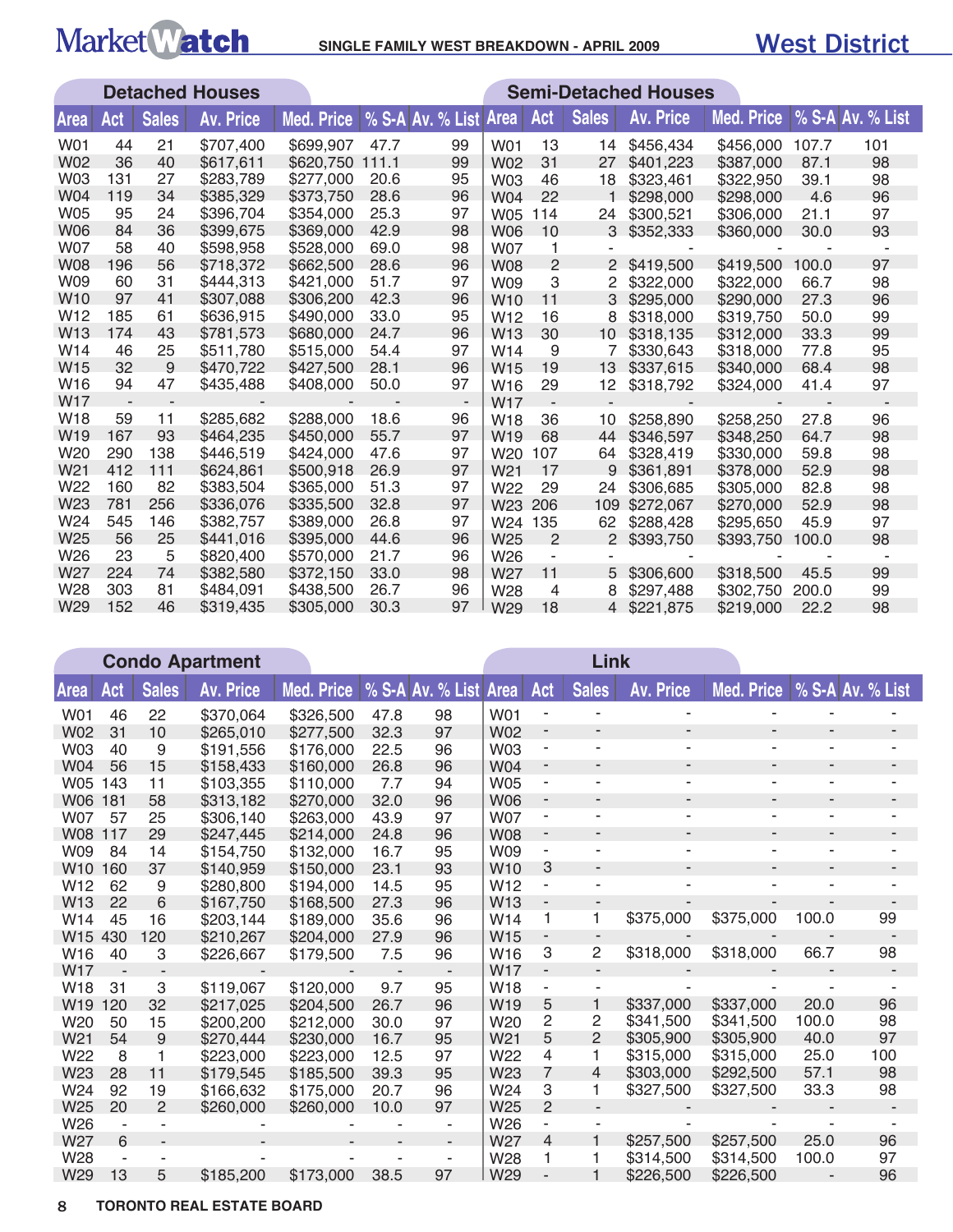#### **SINGLE FAMILY WEST BREAKDOWN - APRIL 2009**

#### West District

|                 |     |                | <b>Condo Townhouse</b> |                   |       |                       | <b>Detached Condo</b> |     |              |                          |                          |                          |                          |
|-----------------|-----|----------------|------------------------|-------------------|-------|-----------------------|-----------------------|-----|--------------|--------------------------|--------------------------|--------------------------|--------------------------|
| <b>Area</b>     | Act | <b>Sales</b>   | <b>Av. Price</b>       | <b>Med. Price</b> |       | % S-A Av. % List Area |                       | Act | <b>Sales</b> | <b>Av. Price</b>         | <b>Med. Price</b>        |                          | % S-A Av. % List         |
| W01             | 6   | 14             | \$295,993              | \$278,500         | 233.3 | 98                    | W01                   |     |              |                          |                          |                          |                          |
| <b>W02</b>      | 14  | 3              | \$271,083              | \$254,750         | 21.4  | 98                    | <b>W02</b>            | -   |              |                          |                          |                          |                          |
| <b>W03</b>      | 3   | 3              | \$309,000              | \$308,000         | 100.0 | 97                    | <b>W03</b>            |     |              |                          |                          |                          |                          |
| W04             | 38  | $\overline{2}$ | \$233,000              | \$233,000         | 5.3   | 96                    | <b>W04</b>            | ۰   |              |                          | ٠                        | $\overline{\phantom{a}}$ |                          |
| <b>W05</b>      | 99  | 12             | \$236,500              | \$236,500         | 12.1  | 95                    | <b>W05</b>            |     |              |                          | ۰                        | $\sim$                   |                          |
| <b>W06</b>      | 18  | 5              | \$465,900              | \$390,000         | 27.8  | 97                    | <b>W06</b>            |     |              |                          | ٠                        |                          |                          |
| <b>W07</b>      | 6   | 3              | \$375,000              | \$350,000         | 50.0  | 95                    | <b>W07</b>            |     |              |                          | ٠                        | ٠                        |                          |
| <b>W08</b>      | 14  | 3              | \$254,467              | \$223,000         | 21.4  | 96                    | <b>W08</b>            |     |              |                          | ٠                        | $\overline{\phantom{a}}$ |                          |
| W09             | 9   |                |                        |                   |       |                       | <b>W09</b>            |     |              |                          | ۰                        |                          |                          |
| W <sub>10</sub> | 51  | 5              | \$129,420              | \$166,500         | 9.8   | 90                    | <b>W10</b>            | -   |              | ۰                        | ٠                        |                          |                          |
| W12             | 32  | 10             | \$420,290              | \$360,000         | 31.3  | 97                    | W <sub>12</sub>       | 1   | ٠            |                          |                          | ٠                        |                          |
| W13             | 27  | 10             | \$218,300              | \$206,500         | 37.0  | 96                    | <b>W13</b>            |     | ٠            |                          | ٠                        |                          |                          |
| W14             | 48  | 9              | \$216,878              | \$157,000         | 18.8  | 96                    | W <sub>14</sub>       |     |              |                          | ٠                        | $\sim$                   | ٠                        |
| W15             | 77  | 21             | \$256,762              | \$258,000         | 27.3  | 97                    | W <sub>15</sub>       |     |              | ۰                        | ٠                        | $\overline{\phantom{a}}$ |                          |
| W16             | 52  | 19             | \$281,971              | \$260,000         | 36.5  | 96                    | W <sub>16</sub>       |     |              |                          | ٠                        |                          |                          |
| W17             |     |                |                        |                   |       |                       | <b>W17</b>            |     |              |                          | ٠                        | $\overline{\phantom{a}}$ |                          |
| W18             | 22  | 4              | \$171,025              | \$163,500         | 18.2  | 96                    | W18                   |     |              |                          | ٠                        | ٠                        |                          |
| W19             | 109 | 42             | \$274,168              | \$286,500         | 38.5  | 97                    | W19                   | -   | ٠            |                          |                          |                          |                          |
| W20             | 160 | 46             | \$268,549              | \$269,000         | 28.8  | 97                    | W <sub>20</sub>       | 3   | ÷            |                          |                          |                          |                          |
| W21             | 36  | 5              | \$280,700              | \$265,500         | 13.9  | 98                    | W <sub>21</sub>       | 2   | -            | $\overline{\phantom{a}}$ | ٠                        | $\overline{\phantom{a}}$ | $\overline{\phantom{a}}$ |
| W22             | 11  | 4              | \$199,875              | \$199,500         | 36.4  | 99                    | W22                   |     | ۰            | ۰                        | ٠                        | ÷,                       |                          |
| W23             | 80  | 23             | \$223,117              | \$237,000         | 28.8  | 97                    | W23                   |     | ٠            |                          | ٠                        | ٠                        |                          |
| W24             | 84  | 19             | \$182,395              | \$175,000         | 22.6  | 96                    | W24                   | 4   |              |                          | ۰                        |                          |                          |
| W <sub>25</sub> | 25  | $\overline{4}$ | \$214,625              | \$217,750         | 16.0  | 98                    | W25                   | 1   | ٠            | ۰                        | ٠                        | $\overline{\phantom{a}}$ | ٠                        |
| W26             |     |                |                        |                   |       | ٠                     | W26                   |     |              |                          | ۰                        |                          |                          |
| W27             | 12  | 10             | \$212,191              | \$216,000         | 83.3  | 98                    | W27                   |     |              |                          | $\overline{\phantom{a}}$ |                          | ۰                        |
| W28             | 4   | 2              | \$306,750              | \$306,750         | 50.0  | 97                    | W28                   |     |              |                          |                          |                          |                          |
| W29             | 6   |                | \$177,500              | \$177,500         | 16.7  | 99                    | W <sub>29</sub>       |     |              |                          |                          |                          |                          |

|                 |                |              | <b>Co-op Apartment</b> |                                  | <b>Attached/Row/Townhouse</b> |                          |                                    |                          |                     |                  |            |       |                  |  |
|-----------------|----------------|--------------|------------------------|----------------------------------|-------------------------------|--------------------------|------------------------------------|--------------------------|---------------------|------------------|------------|-------|------------------|--|
| <b>Area</b>     | Act            | <b>Sales</b> | <b>Av. Price</b>       | Med. Price % S-A Av. % List Area |                               |                          |                                    | Act                      | <b>Sales</b>        | <b>Av. Price</b> | Med. Price |       | % S-A Av. % List |  |
| W01             |                |              | \$184,900              | \$184,900                        |                               | 100                      | W01                                | 3                        | 2                   | \$440,000        | \$440,000  | 66.7  | 101              |  |
| <b>W02</b>      | 5              |              |                        |                                  |                               |                          | <b>W02</b>                         | 18                       |                     | \$570,000        | \$570,000  | 5.6   | 102              |  |
| <b>W03</b>      |                |              |                        |                                  |                               | ۰                        | <b>W03</b>                         | 6                        |                     |                  |            |       |                  |  |
| <b>W04</b>      |                |              |                        |                                  |                               |                          | <b>W04</b>                         | 8                        | 2                   | \$343,300        | \$343,300  | 25.0  | 100              |  |
| <b>W05</b>      | 12             | 1            | \$67,500               | \$67,500                         | 8.3                           | 90                       | <b>W05</b>                         | 7                        |                     | \$360,000        | \$360,000  | 14.3  | 92               |  |
| <b>W06</b>      | 8              |              |                        |                                  |                               |                          | <b>W06</b>                         | 8                        | 3                   | \$472,500        | \$468,500  | 37.5  | 95               |  |
| <b>W07</b>      | 2              | 1            | \$150,000              | \$150,000                        | 50.0                          | 97                       | <b>W07</b>                         | 18                       | 10                  | \$453,850        | \$430,000  | 55.6  | 98               |  |
| <b>W08</b>      | $\overline{2}$ |              |                        |                                  |                               | $\overline{\phantom{a}}$ | <b>W08</b>                         | 4                        |                     |                  |            |       |                  |  |
| <b>W09</b>      | 5              |              |                        |                                  |                               | ٠                        | W09                                | 6                        |                     |                  |            |       |                  |  |
| W <sub>10</sub> |                |              |                        |                                  |                               |                          | W <sub>10</sub>                    | $\overline{2}$           | 3                   | \$315,000        | \$315,000  | 150.0 | 95               |  |
| W <sub>12</sub> | 1              |              |                        |                                  |                               | ٠                        | W <sub>12</sub>                    | 2                        |                     |                  |            |       |                  |  |
| W13             |                |              |                        |                                  |                               |                          | W <sub>13</sub>                    | 6                        |                     |                  |            |       |                  |  |
| W14             | 1              |              |                        |                                  |                               | ۰                        | W <sub>14</sub>                    | 1                        |                     | \$372,990        | \$372,990  | 100.0 | 98               |  |
| W <sub>15</sub> |                |              |                        |                                  | $\blacksquare$                | ٠                        | W <sub>15</sub>                    |                          |                     |                  |            |       |                  |  |
| W16             |                |              |                        |                                  |                               | ÷                        | W <sub>16</sub>                    | 1                        |                     |                  |            |       |                  |  |
| <b>W17</b>      |                |              |                        |                                  |                               |                          | <b>W17</b>                         | $\overline{\phantom{a}}$ |                     |                  |            |       |                  |  |
| W18             |                |              |                        |                                  |                               | ٠                        | W <sub>18</sub>                    | 3                        |                     | \$298,000        | \$298,000  | 33.3  | 95               |  |
| W <sub>19</sub> |                |              |                        |                                  |                               |                          | W <sub>19</sub>                    | 35                       | 14                  | \$332,671        | \$329,500  | 40.0  | 97               |  |
| W20             |                |              |                        |                                  |                               | ۰                        | W20                                | 46                       | 16                  | \$336,656        | \$327,500  | 34.8  | 98               |  |
| W <sub>21</sub> | ۰.             |              |                        |                                  |                               | $\overline{\phantom{0}}$ | W <sub>21</sub>                    | 61                       | 24                  | \$327,717        | \$335,500  | 39.3  | 98               |  |
| W22             |                |              |                        |                                  |                               | ÷                        | W <sub>22</sub>                    | 51                       | 47                  | \$269,596        | \$275,500  | 92.2  | 98               |  |
| W23             |                |              |                        |                                  |                               | ٠                        | W <sub>23</sub><br>W <sub>24</sub> | 78                       | 35                  | \$258,129        | \$255,000  | 44.9  | 97               |  |
| W24             |                |              |                        |                                  |                               | ۰.                       | W <sub>25</sub>                    | 65                       | 29                  | \$272,625        | \$273,000  | 44.6  | 97               |  |
| W25             |                |              |                        |                                  |                               | ٠                        | W26                                | 12                       | 3                   | \$294,633        | \$291,000  | 25.0  | 98               |  |
| W <sub>26</sub> |                |              |                        |                                  |                               | ٠                        | W <sub>27</sub>                    |                          |                     |                  |            |       |                  |  |
| W <sub>27</sub> |                |              |                        |                                  |                               | ٠                        | W28                                | 9                        | 11                  | \$282,773        | \$272,000  | 122.2 | 98               |  |
| W28             |                |              |                        |                                  |                               | ٠                        | W <sub>29</sub>                    | 15<br>11                 | 5<br>$\overline{2}$ | \$280,880        | \$292,000  | 33.3  | 99               |  |
| W <sub>29</sub> |                |              |                        |                                  |                               |                          |                                    |                          |                     | \$214,250        | \$214,250  | 18.2  | 99               |  |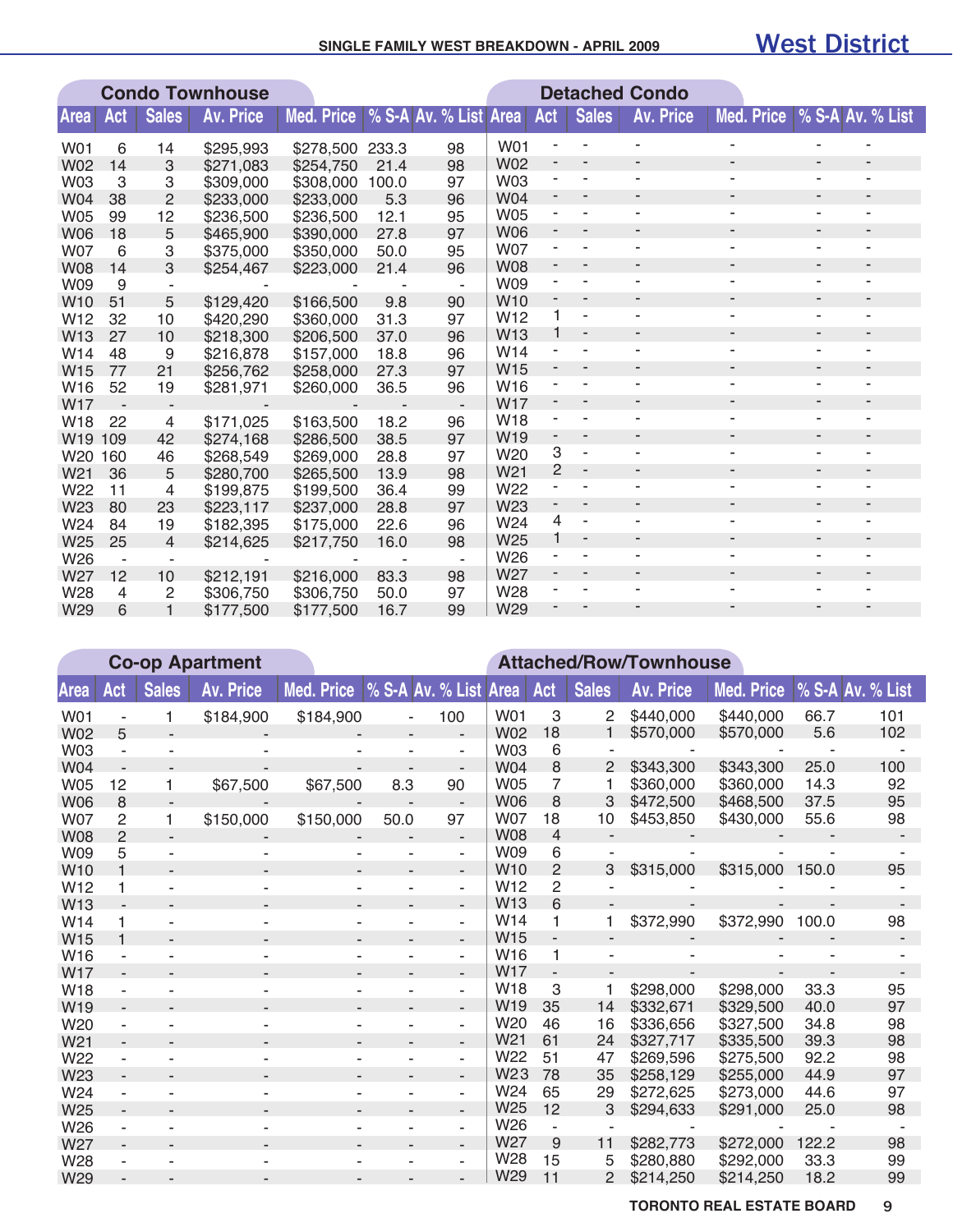## Central District

| <b>Current Month: April 2009</b> |                                                                                             |            |              |               |                  |                  |         |          |  |  |  |  |  |
|----------------------------------|---------------------------------------------------------------------------------------------|------------|--------------|---------------|------------------|------------------|---------|----------|--|--|--|--|--|
| <b>Area</b>                      | <b>Active</b>                                                                               | <b>New</b> | <b>Sales</b> | \$ Volume     | <b>Avg Price</b> | <b>Med Price</b> | Avg DOM | Avg%List |  |  |  |  |  |
| C01                              | 866                                                                                         | 489        | 354          | \$122,045,578 | \$344,762        | \$309,538        | 33      | 98       |  |  |  |  |  |
| CO <sub>2</sub>                  | 245                                                                                         | 160        | 75           | \$45,890,381  | \$611,872        | \$460,000        | 26      | 97       |  |  |  |  |  |
| CO <sub>3</sub>                  | 157                                                                                         | 83         | 57           | \$42,983,179  | \$754.091        | \$479,000        | 32      | 97       |  |  |  |  |  |
| CO <sub>4</sub>                  | 327                                                                                         | 204        | 129          | \$95,296,970  | \$738,736        | \$702,000        | 37      | 96       |  |  |  |  |  |
| C <sub>06</sub>                  | 92                                                                                          | 53         | 33           | \$15,784,018  | \$478,304        | \$469,900        | 39      | 97       |  |  |  |  |  |
| C <sub>07</sub>                  | 347                                                                                         | 211        | 125          | \$44,044,564  | \$352,357        | \$305,000        | 32      | 97       |  |  |  |  |  |
| C <sub>08</sub>                  | 295                                                                                         | 208        | 142          | \$47,875,619  | \$337,152        | \$289.450        | 33      | 97       |  |  |  |  |  |
| CO <sub>9</sub>                  | 103                                                                                         | 49         | 41           | \$42,730,700  | \$1,042,212      | \$665,000        | 46      | 96       |  |  |  |  |  |
| C <sub>10</sub>                  | 252                                                                                         | 165        | 112          | \$67,041,214  | \$598,582        | \$405,000        | 31      | 98       |  |  |  |  |  |
| C <sub>11</sub>                  | 103                                                                                         | 70         | 47           | \$26,171,601  | \$556,843        | \$525,000        | 29      | 97       |  |  |  |  |  |
| C <sub>12</sub>                  | 201                                                                                         | 90         | 50           | \$59,477,300  | \$1,189,546      | \$917,500        | 44      | 96       |  |  |  |  |  |
| C <sub>13</sub>                  | 139                                                                                         | 89         | 58           | \$19,803,488  | \$341.439        | \$322,500        | 29      | 97       |  |  |  |  |  |
| C <sub>14</sub>                  | 415                                                                                         | 254        | 149          | \$60,377,965  | \$405,221        | \$312,000        | 32      | 97       |  |  |  |  |  |
| C <sub>15</sub>                  | 300                                                                                         | 176        | 124          | \$48,159,685  | \$388,385        | \$335,000        | 34      | 96       |  |  |  |  |  |
|                                  | <b>TOTAL 3,842</b><br>1,496<br>97<br>2,301<br>\$737,682,262<br>\$493,103<br>\$359,950<br>33 |            |              |               |                  |                  |         |          |  |  |  |  |  |



#### **Year-to-Date: April 2009**

| <b>Area</b>     | <b>Listed</b> | <b>Sales</b> | \$ Volume       | <b>Avg Price</b> | <b>Med Price</b> | <b>Avg DOM</b> | Avg%List |
|-----------------|---------------|--------------|-----------------|------------------|------------------|----------------|----------|
| C <sub>01</sub> | 1,899         | 873          | \$306,657,618   | \$351,269        | \$310,500        | 39             | 97       |
| C02             | 469           | 198          | \$122,749,031   | \$619.945        | \$488,000        | 33             | 97       |
| CO <sub>3</sub> | 299           | 136          | \$92,244,559    | \$678.269        | \$450,000        | 40             | 96       |
| CO <sub>4</sub> | 659           | 281          | \$196,595,649   | \$699,629        | \$660,000        | 39             | 96       |
| C <sub>06</sub> | 197           | 99           | \$46,878,436    | \$473.520        | \$450,000        | 35             | 96       |
| C07             | 723           | 323          | \$118,054,125   | \$365.493        | \$320,000        | 38             | 96       |
| C <sub>08</sub> | 720           | 392          | \$130,646,084   | \$333,281        | \$290,000        | 40             | 97       |
| CO9             | 188           | 85           | \$84,058,490    | \$988.923        | \$767,000        | 42             | 96       |
| C10             | 580           | 272          | \$146,517,482   | \$538,667        | \$417.450        | 36             | 96       |
| C <sub>11</sub> | 254           | 119          | \$63,950,542    | \$537,400        | \$525,000        | 33             | 96       |
| C <sub>12</sub> | 318           | 110          | \$128,754,168   | \$1,170,492      | \$881,250        | 45             | 95       |
| C <sub>13</sub> | 294           | 136          | \$47,989,893    | \$352,867        | \$330,750        | 33             | 96       |
| C <sub>14</sub> | 880           | 396          | \$155,973,782   | \$393,873        | \$296,000        | 38             | 96       |
| C <sub>15</sub> | 595           | 269          | \$100.769.124   | \$374,606        | \$342,000        | 40             | 96       |
| <b>TOTAL</b>    | 8,075         | 3,689        | \$1,741,838,983 | \$472.171        | \$352,000        | 38             | 96       |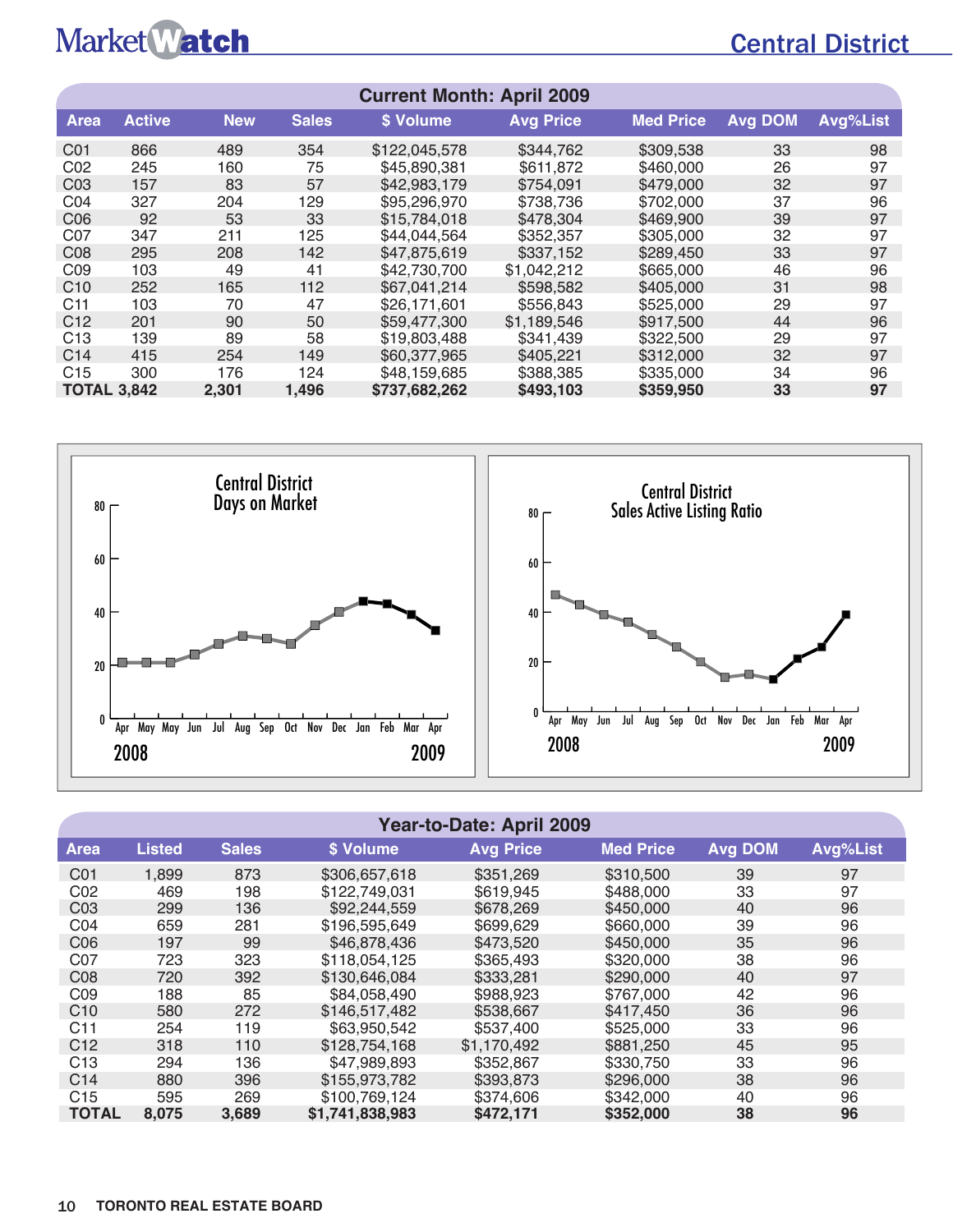#### **SINGLE FAMILY CENTRAL BREAKDOWN - APRIL 2009**

### Central District

|                 |     |              | <b>Detached Houses</b> |             |      |                       |                 |             |                | <b>Semi-Detached Houses</b> |             |       |                 |
|-----------------|-----|--------------|------------------------|-------------|------|-----------------------|-----------------|-------------|----------------|-----------------------------|-------------|-------|-----------------|
| Area            | Act | <b>Sales</b> | Av. Price              | Med. Price  |      | % S-A Av. % List Area |                 | Act         | <b>Sales</b>   | Av. Price                   | Med. Price  |       | % S-A Av.% List |
| CO <sub>1</sub> | 20  | 3            | \$557,000              | \$530,000   | 15.0 | 96                    | C <sub>01</sub> | 42          | 19             | \$544.815                   | \$560,900   | 45.2  | 98              |
| C <sub>02</sub> | 46  | 13           | \$858,546              | \$625,000   | 28.3 | 96                    | C <sub>02</sub> | 48          | 28             | \$622,444                   | \$483,100   | 58.3  | 99              |
| CO <sub>3</sub> | 80  | 29           | \$1.029.104            | \$865,000   | 36.3 | 97                    | CO <sub>3</sub> | 16          | 12             | \$433,889                   | \$383,350   | 75.0  | 99              |
| CO <sub>4</sub> | 236 | 91           | \$904,989              | \$785,000   | 38.6 | 96                    | CO <sub>4</sub> | 7           | 6              | \$487,400                   | \$489,250   | 85.7  | 97              |
| C <sub>06</sub> | 65  | 24           | \$566,876              | \$503,750   | 36.9 | 96                    | CO6             |             |                |                             |             |       |                 |
| CO <sub>7</sub> | 138 | 28           | \$559,883              | \$489,563   | 20.3 | 96                    | C07             | 17          | $\overline{2}$ | \$390,500                   | \$390,500   | 11.8  | 98              |
| C <sub>08</sub> | 9   |              |                        |             |      | $\sim$                | CO8             | 13          | $\overline{2}$ | \$771,000                   | \$771,000   | 15.4  | 100             |
| CO <sub>9</sub> | 43  | 16           | \$1,810,981            | \$1,380,000 | 37.2 | 95                    | CO9             | 5           | 3              | \$1,026,667                 | \$1,168,000 | 60.0  | 102             |
| C <sub>10</sub> | 79  | 35           | \$1.085.118            | \$808,000   | 44.3 | 98                    | C <sub>10</sub> | 22          | 9              | \$556,489                   | \$542,000   | 40.9  | 100             |
| C <sub>11</sub> | 31  | 26           | \$820,504              | \$687,500   | 83.9 | 97                    | C <sub>11</sub> | $\mathbf 1$ | 2              | \$620,000                   | \$620,000   | 200.0 | 98              |
| C <sub>12</sub> | 141 | 38           | \$1,401,171            | \$1,035,000 | 27.0 | 96                    | C <sub>12</sub> |             |                |                             |             |       |                 |
| C <sub>13</sub> | 39  | 16           | \$475,538              | \$463,000   | 41.0 | 96                    | C <sub>13</sub> | 13          | 9              | \$330,756                   | \$329,500   | 69.2  | 96              |
| C <sub>14</sub> | 158 | 30           | \$747,103              | \$636,500   | 19.0 | 96                    | C <sub>14</sub> |             |                |                             |             |       |                 |
| C <sub>15</sub> | 82  | 35           | \$625,201              | \$560,050   | 42.7 | 96                    | C <sub>15</sub> | 26          | 19             | \$375,084                   | \$375,000   | 73.1  | 96              |

|                 | <b>Condo Apartment</b> |              |                  |            |      |                       |                 | <b>Link</b> |                          |                          |                          |  |                          |
|-----------------|------------------------|--------------|------------------|------------|------|-----------------------|-----------------|-------------|--------------------------|--------------------------|--------------------------|--|--------------------------|
| <b>Area</b>     | <b>Act</b>             | <b>Sales</b> | <b>Av. Price</b> | Med. Price |      | % S-A Av. % List Area |                 | Act         | <b>Sales</b>             | Av. Price                | Med. Price               |  | <b>S-A Av.% List</b>     |
| CO <sub>1</sub> | 730                    | 290          | \$329,278        | \$300,000  | 39.7 | 98                    | CO <sub>1</sub> | ۰           |                          | $\overline{\phantom{a}}$ |                          |  | ۰                        |
| CO <sub>2</sub> | 123                    | 21           | \$508,802        | \$418,000  | 17.1 | 96                    | CO <sub>2</sub> | ٠           | $\overline{\phantom{0}}$ | $\blacksquare$           | $\overline{\phantom{a}}$ |  | $\overline{\phantom{a}}$ |
| CO <sub>3</sub> | 49                     | 14           | \$420,036        | \$380,000  | 28.6 | 96                    | CO <sub>3</sub> | ۰           | ۰                        | $\overline{\phantom{a}}$ |                          |  | $\blacksquare$           |
| CO <sub>4</sub> | 70                     | 25           | \$297,330        | \$255,000  | 35.7 | 95                    | CO <sub>4</sub> | ۰.          | $\overline{\phantom{a}}$ | $\blacksquare$           | ٠                        |  | $\overline{\phantom{a}}$ |
| C <sub>06</sub> | 24                     | 9            | \$242,111        | \$250,000  | 37.5 | 97                    | CO6             | ٠           | $\blacksquare$           | $\blacksquare$           |                          |  | ۰.                       |
| C07             | 145                    | 88           | \$288,862        | \$278,750  | 60.7 | 97                    | C07             | 3           | $\sim$                   | $\blacksquare$           |                          |  | ٠                        |
| C <sub>08</sub> | 216                    | 125          | \$319,598        | \$284,000  | 57.9 | 97                    | CO8             | ٠           | $\overline{\phantom{a}}$ | $\blacksquare$           | ٠                        |  | ۰.                       |
| C <sub>09</sub> | 34                     | 14           | \$508,500        | \$427,000  | 41.2 | 96                    | C <sub>09</sub> | ٠           | $\blacksquare$           | ۰                        |                          |  | $\overline{\phantom{a}}$ |
| C <sub>10</sub> | 134                    | 58           | \$350,098        | \$327,750  | 43.3 | 97                    | C10             | ٠           | ٠                        | ۰                        | $\overline{\phantom{a}}$ |  | ۰.                       |
| C <sub>11</sub> | 53                     | 16           | \$178,188        | \$167,000  | 30.2 | 97                    | C <sub>11</sub> | ٠           | $\blacksquare$           | $\blacksquare$           | $\sim$                   |  | $\overline{\phantom{a}}$ |
| C <sub>12</sub> | 44                     | 8            | \$532,225        | \$420,900  | 18.2 | 97                    | C <sub>12</sub> | ٠           | $\overline{\phantom{a}}$ | $\overline{\phantom{a}}$ |                          |  | ٠                        |
| C <sub>13</sub> | 80                     | 27           | \$253,603        | \$237,000  | 33.8 | 97                    | C <sub>13</sub> |             | $\blacksquare$           | $\overline{\phantom{a}}$ |                          |  | $\overline{\phantom{a}}$ |
| C <sub>14</sub> | 213                    | 109          | \$308,432        | \$279.180  | 51.2 | 97                    | C <sub>14</sub> | ٠           | ۰                        |                          |                          |  | ٠                        |
| C <sub>15</sub> | 134                    | 41           | \$265,890        | \$248,000  | 30.6 | 95                    | C <sub>15</sub> | ٠           | $\mathcal{P}$            | \$356,500                | \$356,500                |  | 102<br>$\sim$            |

|                 | <b>Condo Townhouse</b> |                |           |                                          |       |     | <b>Detached Condo</b> |                          |                          |                          |                            |   |  |
|-----------------|------------------------|----------------|-----------|------------------------------------------|-------|-----|-----------------------|--------------------------|--------------------------|--------------------------|----------------------------|---|--|
| <b>Area</b>     | Act                    | <b>Sales</b>   | Av. Price | Med. Price   % S-A Av. % List Area   Act |       |     |                       |                          | <b>Sales</b>             | Av. Price                | Med. Price % S-A Av.% List |   |  |
| CO <sub>1</sub> | 53                     | 32             | \$316,194 | \$297,250                                | 60.4  | 99  | CO <sub>1</sub>       | $\sim$                   |                          |                          |                            |   |  |
| C <sub>02</sub> | 8                      | 2              | \$676,250 | \$676,250                                | 25.0  | 98  | $CO2 -$               |                          |                          | $\overline{\phantom{a}}$ | ٠                          | ۰ |  |
| CO <sub>3</sub> |                        | ۰              | ۰         | ۰                                        | ٠     | ۰   | CO <sub>3</sub>       | $\sim$                   | ٠                        | ۰                        | -                          | ۰ |  |
| CO <sub>4</sub> | $\mathcal{P}$          | 3              | \$241,800 | \$266,400                                | 150.0 | 96  | $CO4 -$               |                          | $\overline{\phantom{a}}$ | $\blacksquare$           | ٠                          | - |  |
| C <sub>06</sub> | $\mathcal{P}$          |                |           |                                          |       | ٠   | C <sub>06</sub>       |                          |                          | $\overline{\phantom{a}}$ |                            |   |  |
| C <sub>07</sub> | 36                     | 6              | \$303,833 | \$286,000                                | 16.7  | 97  | C07                   |                          | $\overline{\phantom{a}}$ | $\blacksquare$           | ٠                          |   |  |
| C <sub>08</sub> | 24                     | 5              | \$397,800 | \$290,000                                | 20.8  | 98  | CO8                   |                          | $\overline{a}$           | ٠                        |                            |   |  |
| C <sub>09</sub> |                        |                | \$595,000 | \$595,000                                | 100.0 | 99  | CO9                   |                          | $\overline{\phantom{a}}$ | $\blacksquare$           | $\overline{a}$             |   |  |
| C <sub>10</sub> | 13                     | 9              | \$395,667 | \$352,000                                | 69.2  | 97  | C10                   | ٠                        | ۰                        | ٠                        |                            |   |  |
| C <sub>11</sub> | 10                     | 3              | \$249,167 | \$302,500                                | 30.0  | 94  | C <sub>11</sub>       |                          | $\overline{\phantom{a}}$ | $\blacksquare$           |                            |   |  |
| C <sub>12</sub> | 16                     | 4              | \$493.750 | \$502,500                                | 25.0  | 96  | C12                   | $\overline{\phantom{a}}$ |                          | $\overline{\phantom{a}}$ |                            |   |  |
| C <sub>13</sub> | 4                      | $\overline{2}$ | \$314,150 | \$314.150                                | 50.0  | 103 | C <sub>13</sub>       | . —                      | $\overline{\phantom{a}}$ | $\blacksquare$           | $\overline{\phantom{a}}$   | - |  |
| C <sub>14</sub> | 26                     | 9              | \$423,089 | \$428,000                                | 34.6  | 96  | C <sub>14</sub>       | $\sim$                   | ۰                        | ۰                        | $\overline{\phantom{a}}$   | - |  |
| C <sub>15</sub> | 58                     | 27             | \$279,131 | \$280,000                                | 46.6  | 97  | $C15 -$               |                          | $\overline{\phantom{a}}$ | $\blacksquare$           |                            |   |  |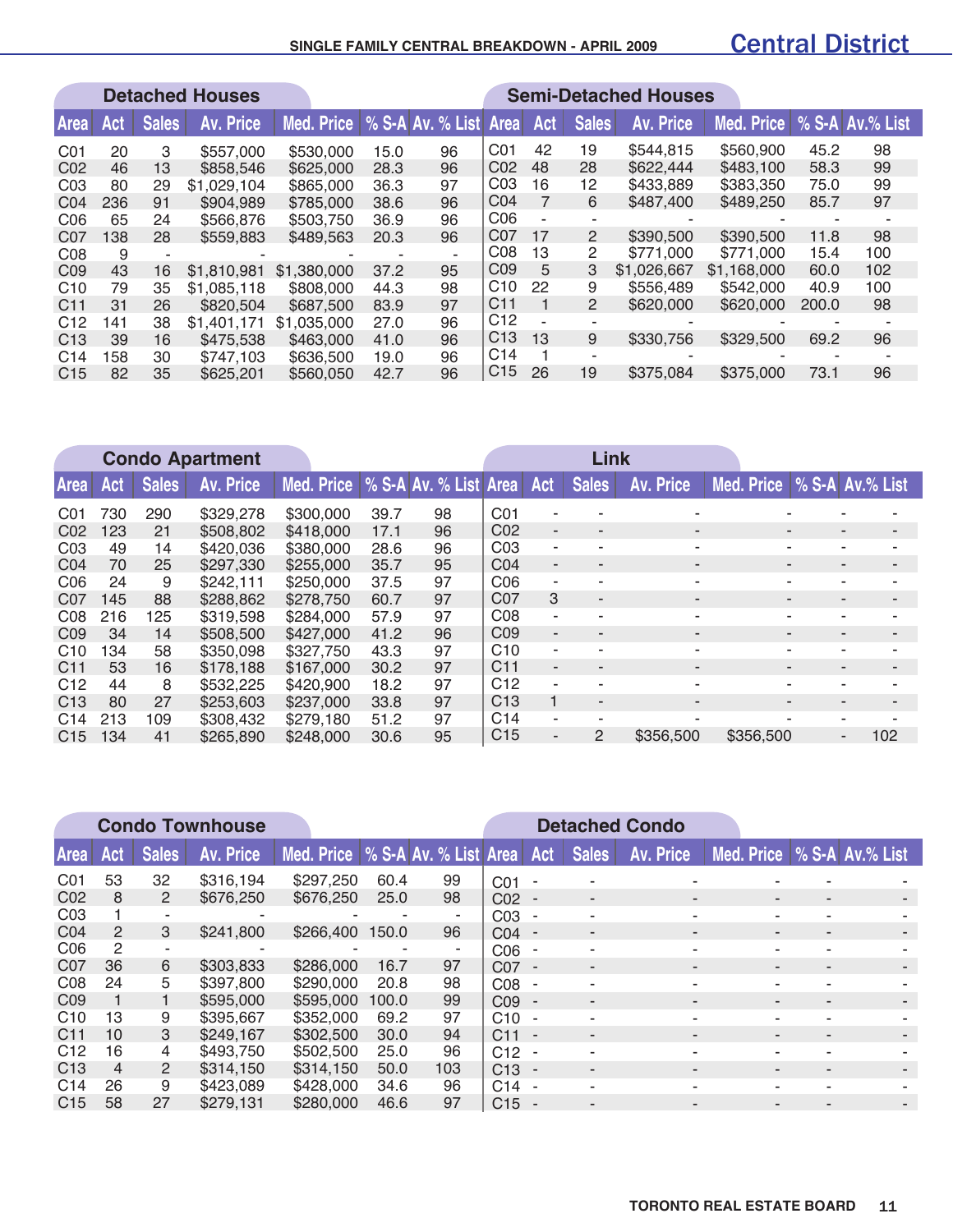### Central District

|                 |     |              | <b>Co-op Apartment</b> |                                    | <b>Attached/Row/Townhouse</b> |                |                 |                |                          |               |                             |      |     |  |
|-----------------|-----|--------------|------------------------|------------------------------------|-------------------------------|----------------|-----------------|----------------|--------------------------|---------------|-----------------------------|------|-----|--|
| Area            | Act | <b>Sales</b> | Av. Price              | Med. Price   % S-A Av. % List Area |                               |                |                 | Act            | <b>Sales</b>             | Av. Price     | Med. Price % S-A Av. % List |      |     |  |
| C01             |     |              |                        |                                    |                               |                | C01             | 21             | 10                       | \$441.430     | \$433,250                   | 47.6 | 99  |  |
| C <sub>02</sub> | 4   | 5            | \$180,300              | \$180,000                          | 125.0                         | 96             | CO <sub>2</sub> | 16             | 6                        | \$727,000     | \$617,500                   | 37.5 | 100 |  |
| CO <sub>3</sub> | 11  |              |                        |                                    |                               | ۰              | CO <sub>3</sub> | ٠              |                          | 2 \$1,026,000 | \$1,026,000                 |      | 96  |  |
| CO <sub>4</sub> | 9   | 2            | \$142,500              | \$142,500                          | 22.2                          | 98             | CO <sub>4</sub> | 3              | 2                        | \$787,450     | \$787,450                   | 66.7 | 97  |  |
| CO6             |     |              |                        |                                    |                               | ٠              | CO6             |                | $\overline{\phantom{a}}$ |               |                             |      |     |  |
| C <sub>07</sub> |     |              |                        |                                    |                               | ۰.             | C <sub>07</sub> | 8              |                          | \$344,000     | \$344,000                   | 12.5 | 98  |  |
| CO8             | 7   | 2            | \$162,950              | \$162,950                          | 28.6                          | 99             | CO8             | 26             | 8                        | \$508,625     | \$525,000                   | 30.8 | 98  |  |
| C <sub>09</sub> | 19  | 6            | \$382,667              | \$325,000                          | 31.6                          | 97             | CO <sub>9</sub> |                |                          | \$665,000     | \$665,000 100.0             |      | 99  |  |
| C10             | 2   |              | \$187,000              | \$187,000                          | 50.0                          | 99             | C <sub>10</sub> | 2              |                          |               |                             |      |     |  |
| C <sub>11</sub> |     |              |                        |                                    |                               | $\blacksquare$ | C11             | 8              | $\overline{\phantom{a}}$ |               |                             |      |     |  |
| C <sub>12</sub> |     |              |                        |                                    |                               | ٠              | C <sub>12</sub> | $\blacksquare$ |                          |               |                             |      |     |  |
| C <sub>13</sub> | ٠   |              | \$162,500              | \$162,500                          | $\sim$                        | 96             | C <sub>13</sub> | $\mathcal{P}$  | 3                        | \$526,667     | \$532,000 150.0             |      | 98  |  |
| C <sub>14</sub> | 3   |              | ۰                      |                                    | ۰                             | ۰.             | C <sub>14</sub> | 14             |                          | \$538,000     | \$538,000                   | 7.1  | 96  |  |
| C <sub>15</sub> |     |              |                        |                                    | -                             | ۰              | C <sub>15</sub> |                |                          |               |                             |      |     |  |

## North District

|                 | <b>Current Month: April 2009</b>     |            |                |               |                  |                  |                |           |  |  |  |  |  |
|-----------------|--------------------------------------|------------|----------------|---------------|------------------|------------------|----------------|-----------|--|--|--|--|--|
| <b>Area</b>     | <b>Active</b>                        | <b>New</b> | <b>Sales</b>   | \$ Volume     | <b>Avg Price</b> | <b>Med Price</b> | <b>Avg DOM</b> | Avg %List |  |  |  |  |  |
| N01             | 175                                  | 104        | 50             | \$21,849,100  | \$436,982        | \$381,500        | 37             | 96        |  |  |  |  |  |
| N02             | 298                                  | 154        | 69             | \$30,948,300  | \$448,526        | \$381,000        | 42             | 97        |  |  |  |  |  |
| N <sub>03</sub> | 564                                  | 352        | 203            | \$92,210,073  | \$454,237        | \$380,000        | 35             | 97        |  |  |  |  |  |
| N04             | 292                                  | 191        | 106            | \$47,125,419  | \$444,579        | \$439,950        | 30             | 97        |  |  |  |  |  |
| N05             | 279                                  | 141        | 81             | \$36,370,018  | \$449,013        | \$430,000        | 34             | 97        |  |  |  |  |  |
| N06             | 336                                  | 160        | 101            | \$41,222,888  | \$408,147        | \$365,000        | 38             | 97        |  |  |  |  |  |
| N07             | 371                                  | 188        | 132            | \$43,267,300  | \$327,783        | \$317,200        | 49             | 97        |  |  |  |  |  |
| <b>N08</b>      | 670                                  | 370        | 220            | \$98,112,338  | \$445,965        | \$402,500        | 33             | 97        |  |  |  |  |  |
| N <sub>10</sub> | 193                                  | 107        | 80             | \$34,130,750  | \$426,634        | \$420,000        | 35             | 97        |  |  |  |  |  |
| N <sub>1</sub>  | 616                                  | 394        | 317            | \$134,858,544 | \$425,421        | \$388,500        | 38             | 97        |  |  |  |  |  |
| N <sub>12</sub> | 153                                  | 68         | 33             | \$13,366,288  | \$405,039        | \$362,000        | 41             | 97        |  |  |  |  |  |
| N <sub>13</sub> | 104                                  | 29         | 8              | \$4,861,500   | \$607,688        | \$555,000        | 99             | 93        |  |  |  |  |  |
| N <sub>14</sub> | 154                                  | 36         | 17             | \$10,435,000  | \$613,824        | \$475,000        | 71             | 96        |  |  |  |  |  |
| N <sub>15</sub> | 101                                  | 37         | 23             | \$9,541,500   | \$414,848        | \$360,000        | 38             | 96        |  |  |  |  |  |
| N <sub>16</sub> | 182                                  | 65         | 22             | \$9,610,500   | \$436,841        | \$331,500        | 41             | 97        |  |  |  |  |  |
| <b>N17</b>      | 346                                  | 154        | 85             | \$20,500,000  | \$241,176        | \$232,000        | 46             | 97        |  |  |  |  |  |
| N <sub>18</sub> | 171                                  | 58         | 39             | \$11,962,590  | \$306,733        | \$294,000        | 44             | 97        |  |  |  |  |  |
| N <sub>19</sub> | 211                                  | 83         | 53             | \$14,577,800  | \$275,053        | \$254,000        | 79             | 97        |  |  |  |  |  |
| N20             | 42                                   | 12         | $\overline{2}$ | \$785,100     | \$392,550        | \$392,550        | 41             | 97        |  |  |  |  |  |
| N <sub>21</sub> | 44                                   | 15         | 5              | \$1,353,900   | \$270,780        | \$303,900        | 140            | 96        |  |  |  |  |  |
| <b>N22</b>      | 146                                  | 45         | 18             | \$4,426,000   | \$245,889        | \$250,000        | 57             | 97        |  |  |  |  |  |
| N <sub>23</sub> | 212                                  | 62         | 36             | \$9,601,650   | \$266,713        | \$248,750        | 62             | 97        |  |  |  |  |  |
| <b>N24</b>      | 109                                  | 38         | 13             | \$3,439,000   | \$264,538        | \$250,000        | 52             | 99        |  |  |  |  |  |
|                 | <b>TOTAL 5,769</b><br>2,863<br>1,713 |            | \$694,555,558  | \$405,462     | \$370,000        | 41               | 97             |           |  |  |  |  |  |

Market Watch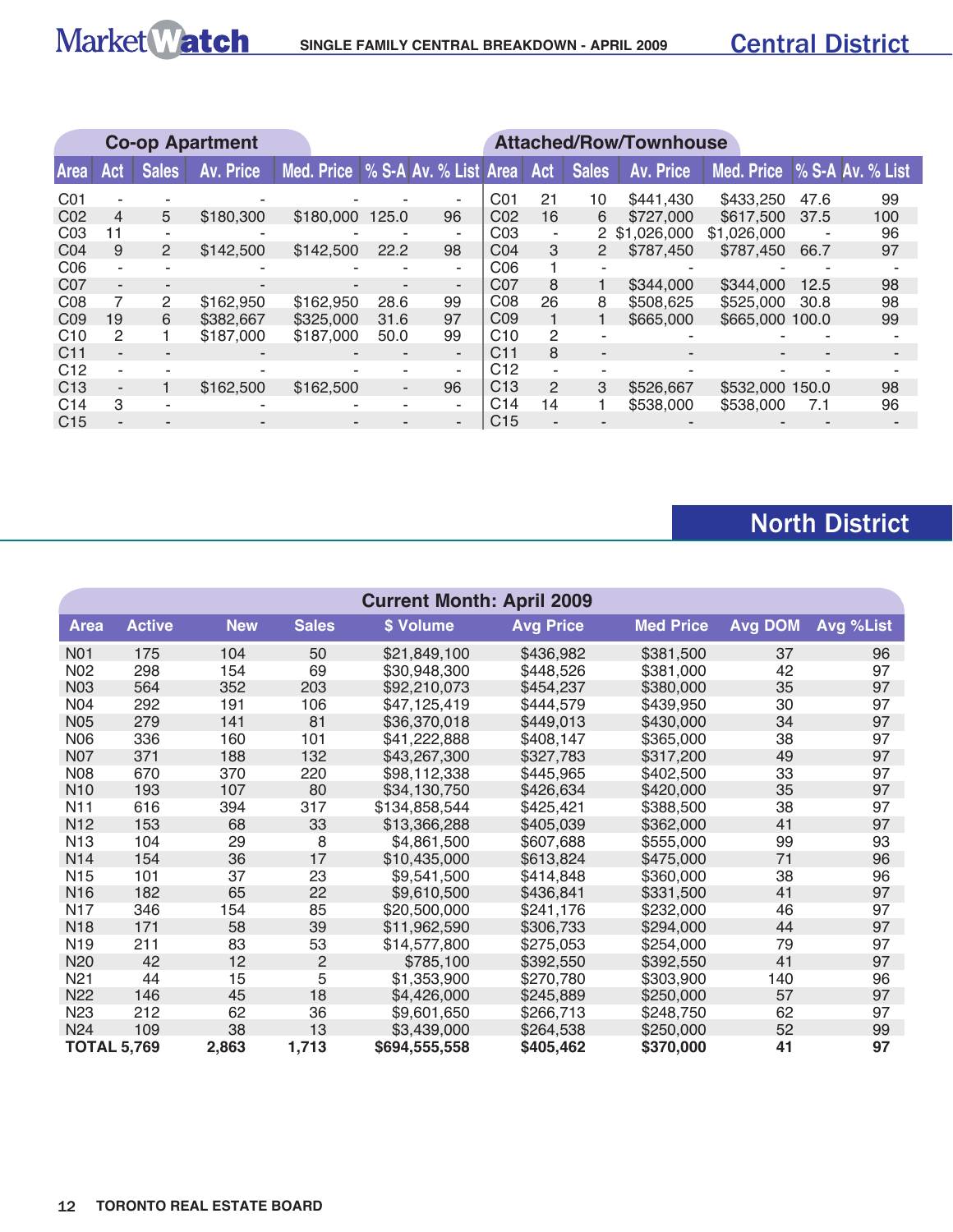

| Year-to-Date: April 2009 |               |              |                 |                  |                  |                |           |  |  |  |  |  |
|--------------------------|---------------|--------------|-----------------|------------------|------------------|----------------|-----------|--|--|--|--|--|
| <b>Area</b>              | <b>Listed</b> | <b>Sales</b> | \$ Volume       | <b>Avg Price</b> | <b>Med Price</b> | <b>Avg DOM</b> | Avg %List |  |  |  |  |  |
| N01                      | 335           | 146          | \$62,522,188    | \$428,234        | \$385,500        | 43             | 96        |  |  |  |  |  |
| <b>N02</b>               | 533           | 196          | \$85,778,100    | \$437,643        | \$361,250        | 42             | 96        |  |  |  |  |  |
| <b>N03</b>               | 1,166         | 497          | \$218,013,528   | \$438,659        | \$380,000        | 43             | 96        |  |  |  |  |  |
| N <sub>04</sub>          | 591           | 236          | \$103,898,997   | \$440,250        | \$435,000        | 37             | 96        |  |  |  |  |  |
| <b>N05</b>               | 499           | 181          | \$79,340,468    | \$438,345        | \$418,000        | 39             | 97        |  |  |  |  |  |
| <b>N06</b>               | 554           | 219          | \$89,549,938    | \$408,904        | \$360,000        | 45             | 97        |  |  |  |  |  |
| <b>N07</b>               | 748           | 353          | \$117,510,558   | \$332,891        | \$318,000        | 49             | 97        |  |  |  |  |  |
| <b>N08</b>               | 1,411         | 590          | \$256,215,911   | \$434,264        | \$395,500        | 41             | 97        |  |  |  |  |  |
| N <sub>10</sub>          | 393           | 195          | \$79,898,488    | \$409,736        | \$377,000        | 38             | 97        |  |  |  |  |  |
| <b>N11</b>               | 1,442         | 705          | \$302,002,144   | \$428,372        | \$386,000        | 43             | 96        |  |  |  |  |  |
| N <sub>12</sub>          | 250           | 77           | \$29,593,988    | \$384,338        | \$368,500        | 39             | 97        |  |  |  |  |  |
| <b>N13</b>               | 110           | 25           | \$15,582,300    | \$623,292        | \$517,000        | 81             | 94        |  |  |  |  |  |
| N <sub>14</sub>          | 171           | 48           | \$27,339,500    | \$569,573        | \$473,500        | 72             | 95        |  |  |  |  |  |
| N <sub>15</sub>          | 155           | 61           | \$21,624,500    | \$354,500        | \$310,000        | 50             | 96        |  |  |  |  |  |
| N <sub>16</sub>          | 205           | 73           | \$28,915,939    | \$396,109        | \$330,000        | 58             | 96        |  |  |  |  |  |
| <b>N17</b>               | 542           | 208          | \$51,086,200    | \$245,607        | \$234,000        | 47             | 97        |  |  |  |  |  |
| <b>N18</b>               | 263           | 105          | \$29,843,605    | \$284,225        | \$275,000        | 48             | 97        |  |  |  |  |  |
| N <sub>19</sub>          | 288           | 143          | \$37,790,150    | \$264,267        | \$245,000        | 70             | 97        |  |  |  |  |  |
| N <sub>20</sub>          | 41            | 11           | \$4,868,600     | \$442,600        | \$420,000        | 69             | 95        |  |  |  |  |  |
| N <sub>21</sub>          | 47            | 17           | \$4,642,400     | \$273,082        | \$265,000        | 89             | 96        |  |  |  |  |  |
| N <sub>22</sub>          | 168           | 42           | \$11,283,975    | \$268,666        | \$253,000        | 59             | 97        |  |  |  |  |  |
| N <sub>23</sub>          | 254           | 82           | \$22,326,380    | \$272,273        | \$235,000        | 72             | 96        |  |  |  |  |  |
| N <sub>24</sub>          | 121           | 33           | \$7,717,500     | \$233,864        | \$220,000        | 63             | 95        |  |  |  |  |  |
| <b>TOTAL</b>             | 10,287        | 4,243        | \$1,687,345,357 | \$397,677        | \$360,000        | 46             | 96        |  |  |  |  |  |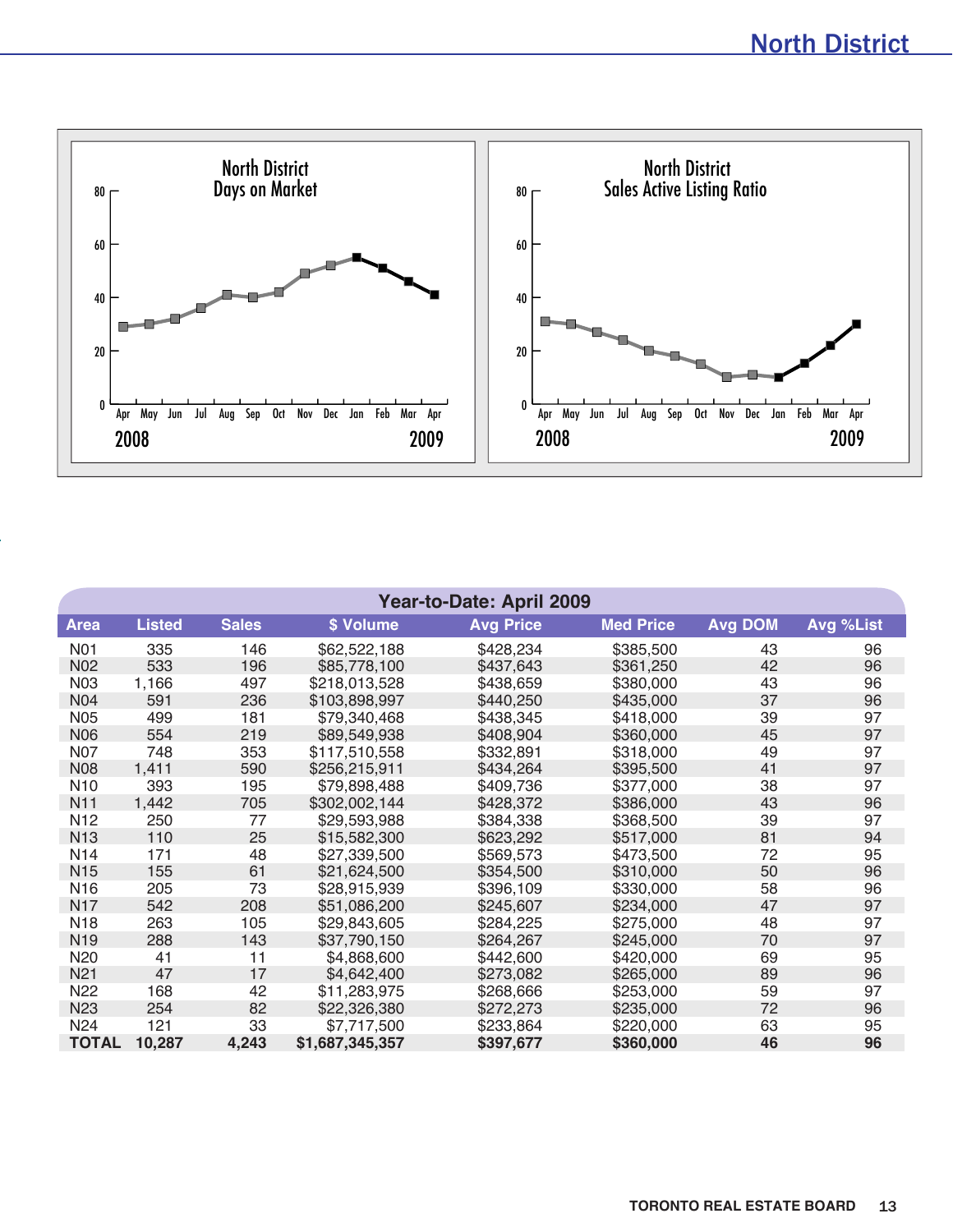

|                  |     |              | <b>Detached Houses</b> | <b>Semi-Detached Houses</b> |      |                           |                  |                          |                          |                  |                   |      |                  |  |
|------------------|-----|--------------|------------------------|-----------------------------|------|---------------------------|------------------|--------------------------|--------------------------|------------------|-------------------|------|------------------|--|
| <b>Area</b>      | Act | <b>Sales</b> | <b>Av. Price</b>       | Med. Price                  |      | % S-A Av. % List Area Act |                  |                          | <b>Sales</b>             | <b>Av. Price</b> | <b>Med. Price</b> |      | % S-A Av. % List |  |
| N <sub>0</sub> 1 | 104 | 22           | \$629,941              | \$538,500                   | 21.2 | 95                        | <b>N01</b>       | 3                        |                          | \$330,000        | \$330,000         | 33.3 | 107              |  |
| N02              | 145 | 35           | \$598,814              | \$458,000                   | 24.1 | 97                        | N <sub>02</sub>  | 4                        |                          |                  |                   |      |                  |  |
| <b>N03</b>       | 251 | 92           | \$638,606              | \$567,500                   | 36.7 | 97                        | <b>N03</b>       | 15                       | 4                        | \$418,000        | \$414,500         | 26.7 | 99               |  |
| N04              | 212 | 75           | \$487,170              | \$474,000                   | 35.4 | 98                        | <b>N04</b>       | 13                       | 10                       | \$363,730        | \$384,500         | 76.9 | 98               |  |
| <b>N05</b>       | 226 | 54           | \$501,211              | \$484,750                   | 23.9 | 97                        | <b>N05</b>       | 10                       | 6                        | \$350,333        | \$349,500         | 60.0 | 97               |  |
| N06              | 232 | 66           | \$440,809              | \$404,500                   | 28.5 | 97                        | <b>N06</b>       | 22                       | 14                       | \$305,250        | \$297,000         | 63.6 | 98               |  |
| <b>N07</b>       | 258 | 75           | \$374,596              | \$340,000                   | 29.1 | 97                        | <b>N07</b>       | 37                       | 19                       | \$281,800        | \$283,500         | 51.4 | 97               |  |
| <b>N08</b>       | 424 | 128          | \$520,004              | \$465,500                   | 30.2 | 97                        | <b>N08</b>       | 89                       | 44                       | \$365,294        | \$368,000         | 49.4 | 97               |  |
| N <sub>10</sub>  | 104 | 44           | \$498,250              | \$485,000                   | 42.3 | 96                        | <b>N10</b>       | $\overline{4}$           | 3                        | \$317,833        | \$318,000         | 75.0 | 95               |  |
| N <sub>11</sub>  | 361 | 167          | \$513,865              | \$480,000                   | 46.3 | 97                        | N <sub>1</sub> 1 | 43                       | 37                       | \$347,370        | \$343,000         | 86.1 | 98               |  |
| N <sub>12</sub>  | 128 | 22           | \$460,627              | \$404,000                   | 17.2 | 98                        | N <sub>12</sub>  | 8                        | 5                        | \$318,500        | \$317,000         | 62.5 | 97               |  |
| N <sub>13</sub>  | 103 | 8            | \$607,688              | \$555,000                   | 7.8  | 93                        | N <sub>13</sub>  | $\blacksquare$           |                          |                  |                   |      |                  |  |
| N <sub>14</sub>  | 146 | 15           | \$669,733              | \$515,000                   | 10.3 | 96                        | <b>N14</b>       | $\overline{\phantom{a}}$ |                          |                  |                   |      |                  |  |
| N <sub>15</sub>  | 91  | 21           | \$432,571              | \$389,000                   | 23.1 | 96                        | N <sub>15</sub>  | $\overline{\phantom{a}}$ |                          |                  |                   |      |                  |  |
| <b>N16</b>       | 155 | 20           | \$454,125              | \$352,000                   | 12.9 | 97                        | N <sub>16</sub>  | 1                        | $\overline{\phantom{a}}$ |                  |                   |      |                  |  |
| N <sub>17</sub>  | 333 | 76           | \$245,811              | \$242,000                   | 22.8 | 97                        | <b>N17</b>       | $\blacksquare$           |                          |                  |                   |      |                  |  |
| N <sub>18</sub>  | 125 | 28           | \$336,807              | \$323,000                   | 22.4 | 97                        | N <sub>18</sub>  | 12                       | 5                        | \$224,200        | \$225,000         | 41.7 | 96               |  |
| N <sub>19</sub>  | 139 | 39           | \$292,867              | \$267,000                   | 28.1 | 97                        | N <sub>19</sub>  | $\overline{7}$           |                          | \$219,000        | \$219,000         | 14.3 | 100              |  |
| N <sub>20</sub>  | 42  | $\mathbf{2}$ | \$392,550              | \$392,550                   | 4.8  | 97                        | <b>N20</b>       | $\overline{a}$           |                          |                  |                   |      |                  |  |
| N <sub>21</sub>  | 44  | 5            | \$270,780              | \$303,900                   | 11.4 | 96                        | N <sub>21</sub>  | ä,                       |                          |                  |                   |      |                  |  |
| <b>N22</b>       | 120 | 13           | \$259,692              | \$262,500                   | 10.8 | 97                        | N <sub>22</sub>  | $\mathbf{1}$             | $\overline{\phantom{a}}$ | ٠                | ٠                 | ٠    |                  |  |
| N <sub>23</sub>  | 205 | 30           | \$276,622              | \$272,000                   | 14.6 | 97                        | N <sub>23</sub>  | $\blacksquare$           |                          | ٠                | ۰                 |      |                  |  |
| N24              | 101 | 13           | \$264,538              | \$250,000                   | 12.9 | 99                        | <b>N24</b>       |                          |                          |                  |                   |      |                  |  |

|                 | <b>Condo Apartment</b>   |                       |                  |            |                          |                          |                 |                          | Link         |                  |                   |       |                  |
|-----------------|--------------------------|-----------------------|------------------|------------|--------------------------|--------------------------|-----------------|--------------------------|--------------|------------------|-------------------|-------|------------------|
| <b>Area</b>     | Act                      | <b>Sales</b>          | <b>Av. Price</b> | Med. Price |                          | % S-A Av. % List Area    |                 | Act                      | <b>Sales</b> | <b>Av. Price</b> | <b>Med. Price</b> |       | % S-A Av. % List |
| <b>N01</b>      | 26                       | 11                    | \$255,045        | \$240,000  | 42.3                     | 96                       | <b>N01</b>      | $\overline{7}$           | 5            | \$354,380        | \$329,900         | 71.4  | 95               |
| N <sub>02</sub> | 98                       | 22                    | \$245,695        | \$240,500  | 22.5                     | 97                       | N <sub>02</sub> | 14                       | 5            | \$327,700        | \$336,000         | 35.7  | 98               |
| N <sub>03</sub> | 195                      | 51                    | \$229,892        | \$231,000  | 26.2                     | 97                       | <b>N03</b>      | $\overline{7}$           | 5            | \$379,800        | \$385,000         | 71.4  | 98               |
| N <sub>04</sub> | 28                       | 4                     | \$160,625        | \$159,250  | 14.3                     | 96                       | <b>N04</b>      |                          |              |                  |                   |       |                  |
| <b>N05</b>      |                          |                       |                  |            |                          |                          | <b>N05</b>      | 7                        | 4            | \$366,625        | \$366,750         | 57.1  | 99               |
| <b>N06</b>      | 14                       | 2                     | \$261,500        | \$261,500  | 14.3                     | 96                       | <b>N06</b>      | 2                        | 1            | \$290,000        | \$290,000         | 50.0  | 97               |
| <b>N07</b>      | 20                       | 6                     | \$190,833        | \$185,500  | 30.0                     | 97                       | <b>N07</b>      | 3                        |              |                  |                   |       |                  |
| <b>N08</b>      | 70                       | 6                     | \$262,750        | \$253,500  | 8.6                      | 94                       | <b>N08</b>      |                          |              |                  |                   |       |                  |
| N <sub>10</sub> | 40                       | 3                     | \$211,800        | \$208,900  | 7.5                      | 96                       | <b>N10</b>      | 37                       | 28           | \$357,891        | \$347,000         | 75.7  | 98               |
| N <sub>11</sub> | 85                       | 28                    | \$288,236        | \$253,000  | 32.9                     | 96                       | N <sub>11</sub> | 12                       | 10           | \$357,580        | \$359,250         | 83.3  | 98               |
| N <sub>12</sub> |                          |                       |                  |            |                          | ٠.                       | N <sub>12</sub> |                          |              |                  |                   |       |                  |
| N <sub>13</sub> |                          |                       |                  |            |                          |                          | N <sub>13</sub> |                          |              |                  |                   |       |                  |
| N <sub>14</sub> | 5                        | 2                     | \$194,500        | \$194,500  | 40.0                     | 94                       | N14             | $\overline{a}$           |              |                  |                   |       |                  |
| N <sub>15</sub> |                          |                       |                  |            |                          |                          | N <sub>15</sub> |                          |              |                  |                   |       |                  |
| N <sub>16</sub> | 11                       |                       |                  |            |                          |                          | N <sub>16</sub> | $\overline{\phantom{a}}$ |              |                  |                   |       |                  |
| N <sub>17</sub> |                          | $\mathbf{2}^{\prime}$ | \$148,750        | \$148,750  | 200.0                    | 98                       | N <sub>17</sub> |                          |              |                  |                   |       |                  |
| N <sub>18</sub> | 8                        |                       |                  |            |                          | ۰                        | N <sub>18</sub> | 13                       | 4            | \$254,625        | \$258,250         | 30.8  | 98               |
| N <sub>19</sub> | 13                       |                       |                  |            |                          | ÷                        | N <sub>19</sub> | 12                       | 7            | \$227,071        | \$220,000         | 58.3  | 97               |
| N20             |                          |                       |                  |            |                          | ٠.                       | N <sub>20</sub> |                          |              |                  |                   |       |                  |
| N <sub>21</sub> |                          |                       |                  |            |                          | ٠                        | N <sub>21</sub> |                          |              |                  |                   |       |                  |
| <b>N22</b>      | $\overline{\phantom{a}}$ |                       |                  |            | $\overline{\phantom{a}}$ | $\overline{\phantom{a}}$ | <b>N22</b>      | 18                       | 3            | \$227,333        | \$217,000         | 16.7  | 98               |
| N <sub>23</sub> |                          |                       |                  |            | ۰                        | ٠.                       | N <sub>23</sub> |                          | 1            | \$219,000        | \$219,000         | 100.0 | 97               |
| N24             |                          |                       |                  |            |                          |                          | N <sub>24</sub> |                          |              |                  |                   |       |                  |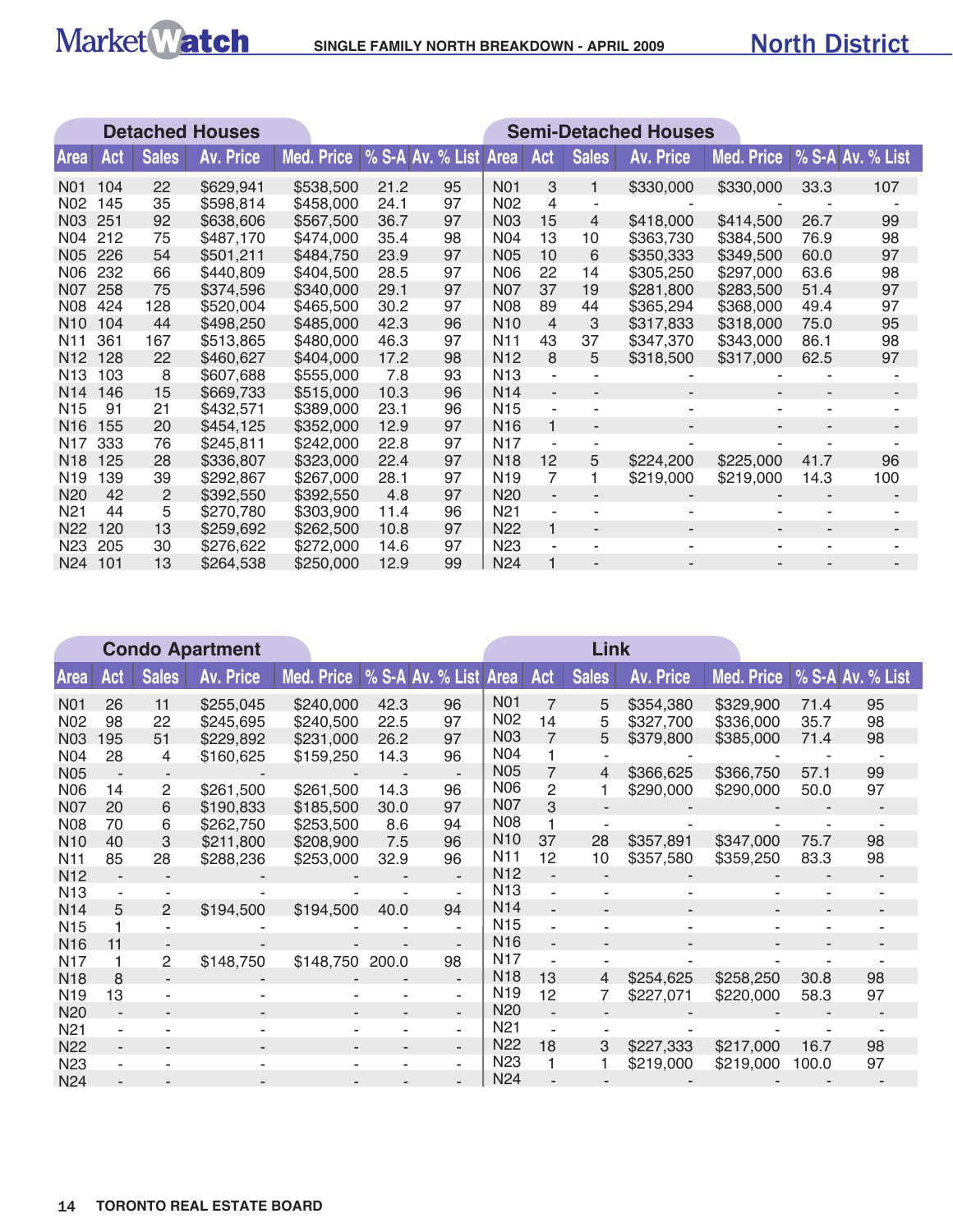|                 | <b>Condo Townhouse</b> |                          |                  |                                    |                |                          | <b>Detached Condo</b> |     |              |                  |                             |      |    |
|-----------------|------------------------|--------------------------|------------------|------------------------------------|----------------|--------------------------|-----------------------|-----|--------------|------------------|-----------------------------|------|----|
| <b>Area</b>     | Act                    | <b>Sales</b>             | <b>Av. Price</b> | Med. Price   % S-A Av. % List Area |                |                          |                       | Act | <b>Sales</b> | <b>Av. Price</b> | Med. Price % S-A Av. % List |      |    |
| <b>N01</b>      | 30                     | 11                       | \$280,273        | \$272,000                          | 36.7           | 97                       | N <sub>0</sub> 1      |     |              |                  |                             |      |    |
| <b>N02</b>      | 31                     | 2                        | \$348,000        | \$348,000                          | 6.5            | 97                       | N <sub>02</sub>       | ٠   | 1            | \$695,000        | \$695,000                   | ۰    | 95 |
| <b>N03</b>      | 45                     | 19                       | \$310,284        | \$323,000                          | 42.2           | 97                       | <b>N03</b>            |     |              |                  |                             |      |    |
| <b>N04</b>      | 11                     | 4                        | \$326,500        | \$329,250                          | 36.4           | 96                       | <b>N04</b>            |     |              |                  |                             |      |    |
| N05             | 3                      | $\overline{\phantom{a}}$ |                  |                                    | $\blacksquare$ | $\overline{\phantom{a}}$ | <b>N05</b>            | ٠   |              |                  |                             |      |    |
| <b>N06</b>      | 28                     | 5                        | \$596,200        | \$570,000                          | 17.9           | 97                       | <b>N06</b>            | ۰   |              |                  |                             |      |    |
| <b>N07</b>      | 18                     | 12                       | \$268,292        | \$234,250                          | 66.7           | 97                       | <b>N07</b>            | ٠   |              | ۰                |                             | ۰    |    |
| <b>N08</b>      | 16                     | 5                        | \$310,200        | \$320,000                          | 31.3           | 98                       | <b>N08</b>            |     |              |                  |                             |      |    |
| <b>N10</b>      | $\overline{4}$         |                          |                  |                                    |                |                          | N <sub>10</sub>       |     |              |                  |                             |      |    |
| N <sub>11</sub> | 53                     | 12                       | \$298,203        | \$285,000                          | 22.6           | 96                       | N <sub>11</sub>       | 1   |              |                  |                             |      |    |
| N <sub>12</sub> | 1                      | $\mathbf{1}$             | \$195,000        | \$195,000                          | 100.0          | 98                       | N <sub>12</sub>       | ٠   |              |                  |                             |      |    |
| <b>N13</b>      |                        |                          |                  |                                    |                | ۰                        | N <sub>13</sub>       | 1   |              |                  |                             |      |    |
| <b>N14</b>      |                        |                          |                  |                                    |                | $\overline{\phantom{a}}$ | N <sub>14</sub>       |     |              |                  |                             |      |    |
| N <sub>15</sub> |                        |                          |                  |                                    |                | ۰                        | <b>N15</b>            |     |              |                  |                             |      |    |
| N <sub>16</sub> | 12                     | $\overline{\phantom{0}}$ |                  |                                    |                | $\overline{\phantom{0}}$ | <b>N16</b>            | Ξ.  |              |                  |                             |      |    |
| <b>N17</b>      | 4                      | 1                        | \$180,000        | \$180,000                          | 25.0           | 99                       | N <sub>17</sub>       | 1   |              |                  |                             |      |    |
| <b>N18</b>      | 10                     | $\mathcal{P}$            | \$196,250        | \$196,250                          | 20.0           | 99                       | <b>N18</b>            | ٠   |              |                  |                             |      |    |
| N <sub>19</sub> | 4                      |                          |                  |                                    |                | ۰                        | N <sub>19</sub>       | 24  | 3            | \$246,000        | \$258,000                   | 12.5 | 95 |
| N <sub>20</sub> |                        |                          |                  |                                    | -              | $\overline{\phantom{a}}$ | <b>N20</b>            |     |              |                  |                             |      |    |
| N <sub>21</sub> |                        |                          |                  |                                    | ۰              | ۰                        | N <sub>21</sub>       |     |              |                  |                             |      |    |
| <b>N22</b>      | ٠                      | ۰                        |                  |                                    | ٠              | $\overline{\phantom{a}}$ | <b>N22</b>            | ٠   |              | ۰                |                             |      |    |
| N <sub>23</sub> |                        |                          |                  |                                    | ۰              | $\sim$                   | N <sub>23</sub>       |     |              |                  |                             |      |    |
| <b>N24</b>      |                        |                          |                  |                                    |                |                          | <b>N24</b>            |     |              |                  |                             |      |    |

|                  | <b>Co-op Apartment</b> |                          |                          |            |                          |                          |                  | <b>Attached/Row/Townhouse</b> |                |                  |            |       |                  |  |
|------------------|------------------------|--------------------------|--------------------------|------------|--------------------------|--------------------------|------------------|-------------------------------|----------------|------------------|------------|-------|------------------|--|
| <b>Area</b>      | Act                    | <b>Sales</b>             | <b>Av. Price</b>         | Med. Price | % S-A Av. % List         |                          | <b>Area</b>      | Act                           | <b>Sales</b>   | <b>Av. Price</b> | Med. Price |       | % S-A Av. % List |  |
| <b>N01</b>       |                        |                          |                          |            |                          | ٠                        | <b>N01</b>       | 5                             | $\blacksquare$ |                  |            |       |                  |  |
| N <sub>02</sub>  |                        |                          |                          |            | ٠                        | ٠                        | N <sub>02</sub>  | 6                             | 4              | \$388,750        | \$393,000  | 66.7  | 98               |  |
| N03              |                        |                          |                          |            |                          | ٠                        | <b>N03</b>       | 51                            | 32             | \$383,357        | \$375,444  | 62.8  | 97               |  |
| N <sub>04</sub>  |                        |                          |                          |            |                          | ۰                        | <b>N04</b>       | 27                            | 13             | \$384,762        | \$373,000  | 48.2  | 98               |  |
| <b>N05</b>       |                        |                          |                          |            |                          | $\overline{\phantom{a}}$ | <b>N05</b>       | 33                            | 17             | \$337,418        | \$340,000  | 51.5  | 97               |  |
| <b>N06</b>       |                        |                          |                          |            |                          | ٠                        | N06              | 38                            | 13             | \$312,462        | \$310,000  | 34.2  | 98               |  |
| <b>N07</b>       | ۰.                     |                          | $\overline{\phantom{a}}$ | ٠          | $\overline{\phantom{a}}$ | $\overline{\phantom{a}}$ | <b>N07</b>       | 35                            | 20             | \$272,695        | \$275,000  | 57.1  | 98               |  |
| <b>N08</b>       |                        |                          |                          |            |                          | ٠                        | <b>N08</b>       | 70                            | 37             | \$333,820        | \$335,000  | 52.9  | 97               |  |
| N <sub>10</sub>  |                        |                          |                          |            |                          | ٠                        | N <sub>10</sub>  | $\overline{4}$                | 2              | \$298,950        | \$298,950  | 50.0  | 99               |  |
| N <sub>1</sub> 1 |                        |                          |                          |            |                          | ٠                        | N <sub>1</sub> 1 | 61                            | 63             | \$332,786        | \$325,000  | 103.3 | 98               |  |
| <b>N12</b>       |                        |                          |                          |            |                          | ٠                        | N <sub>12</sub>  | 16                            | 5              | \$289,000        | \$297,000  | 31.3  | 97               |  |
| <b>N13</b>       |                        |                          | ۰                        | ۰          | ٠                        | ÷                        | <b>N13</b>       |                               |                |                  |            |       |                  |  |
| N <sub>14</sub>  |                        |                          |                          |            |                          | ٠                        | N <sub>14</sub>  | $\overline{2}$                |                |                  |            |       |                  |  |
| N <sub>15</sub>  |                        |                          |                          |            |                          | ٠                        | N <sub>15</sub>  | 9                             | $\mathbf{2}$   | \$228,750        | \$228,750  | 22.2  | 96               |  |
| <b>N16</b>       |                        |                          |                          |            |                          | ÷.                       | N <sub>16</sub>  | 3                             | $\overline{2}$ | \$264,000        | \$264,000  | 66.7  | 99               |  |
| <b>N17</b>       |                        |                          |                          |            |                          | ٠                        | N <sub>17</sub>  | 7                             | 6              | \$223,483        | \$218,000  | 85.7  | 98               |  |
| <b>N18</b>       | ۰.                     | $\overline{\phantom{a}}$ | $\overline{\phantom{a}}$ | ٠          | $\blacksquare$           | $\overline{\phantom{a}}$ | <b>N18</b>       | 3                             |                |                  |            |       |                  |  |
| N <sub>19</sub>  |                        |                          |                          |            |                          | ٠                        | N <sub>19</sub>  | 12                            | 3              | \$203,167        | \$200,000  | 25.0  | 97               |  |
| N <sub>20</sub>  |                        |                          |                          |            |                          | ٠                        | N <sub>20</sub>  |                               |                |                  |            |       |                  |  |
| N <sub>21</sub>  |                        |                          |                          |            |                          | ٠                        | N <sub>21</sub>  |                               |                |                  |            |       |                  |  |
| <b>N22</b>       | ۰.                     |                          |                          |            |                          | $\overline{\phantom{a}}$ | N <sub>22</sub>  | $\overline{7}$                | 2              | \$184,000        | \$184,000  | 28.6  | 97               |  |
| N <sub>23</sub>  |                        |                          |                          |            |                          | ÷                        | <b>N23</b>       | 6                             | 5              | \$216,800        | \$221,000  | 83.3  | 97               |  |
| N <sub>24</sub>  |                        |                          |                          |            |                          |                          | <b>N24</b>       |                               |                |                  |            |       |                  |  |